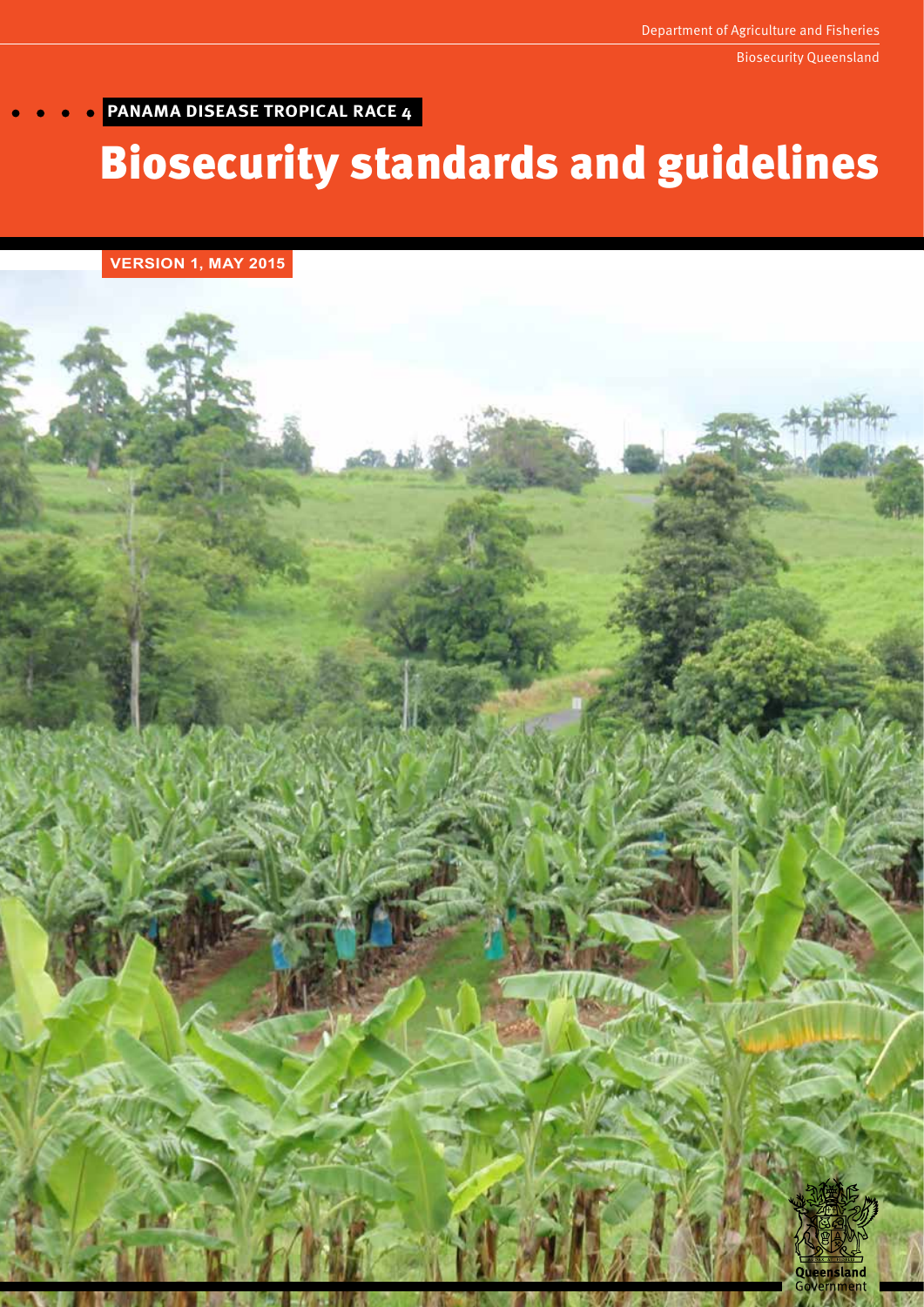SCC\_0004\_10\_05/15

The information contained herein is subject to change without notice. The Queensland Government shall not be liable for technical or other errors or omissions contained herein. The reader/user accepts all risks and responsibility for losses, damages, costs and other consequences resulting directly or indirectly from using this information.

© The State of Queensland, Department of Agriculture and Fisheries, 2015. Cover image courtesy of Tony Pattison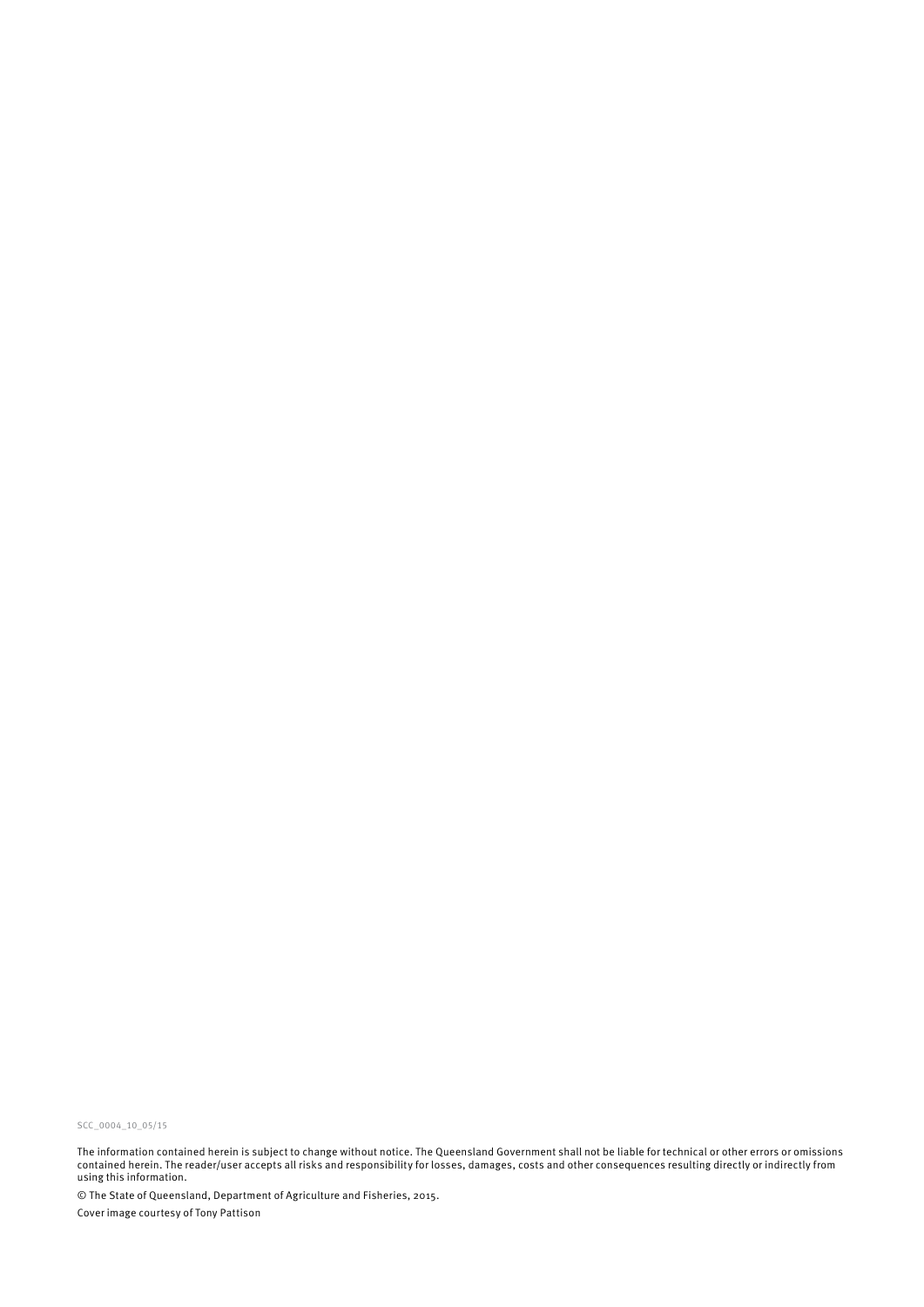# **Panama disease tropical race 4: biosecurity standards and guidelines (Version 1.0 ‒ 20 May 2015)**

#### **Contents**

| 1                                                      | Purpose                                        |                |
|--------------------------------------------------------|------------------------------------------------|----------------|
| $\mathbf 2$<br>Abbreviations, acronyms and definitions |                                                |                |
| 3                                                      | Background                                     | 5              |
| 4                                                      | About the standards and guidelines             | 6              |
| 5                                                      | General farm operations                        | 6              |
| 5.1                                                    | Personnel movement                             | 6              |
| 5.2                                                    | Vehicle and machinery movement                 | $\overline{7}$ |
| 5.3                                                    | Roads and access                               | 8              |
| 5.4                                                    | Wash-down facilities                           | 10             |
| 5.5                                                    | Fencing                                        | 10             |
| 5.6                                                    | Tools and equipment                            | 11             |
| 5.7                                                    | Water supply, movement and disposal            | 12             |
| 5.8                                                    | Waste management                               | 12             |
| 5.9                                                    | Farm-based animal movement                     | 13             |
| 6                                                      | Crop production                                | 14             |
| 6.1                                                    | Land preparation                               | 14             |
|                                                        | 6.1.1 Earthworks and removal of previous crops | 14             |
|                                                        | 6.1.2 Sampling and soil testing                | 14             |
|                                                        | 6.1.3 Irrigation installation                  | 15             |
| 6.2                                                    | Planting                                       | 15             |
|                                                        | 6.2.1 Soil movement                            | 15             |
|                                                        | 6.2.2 Plant material movement                  | 15             |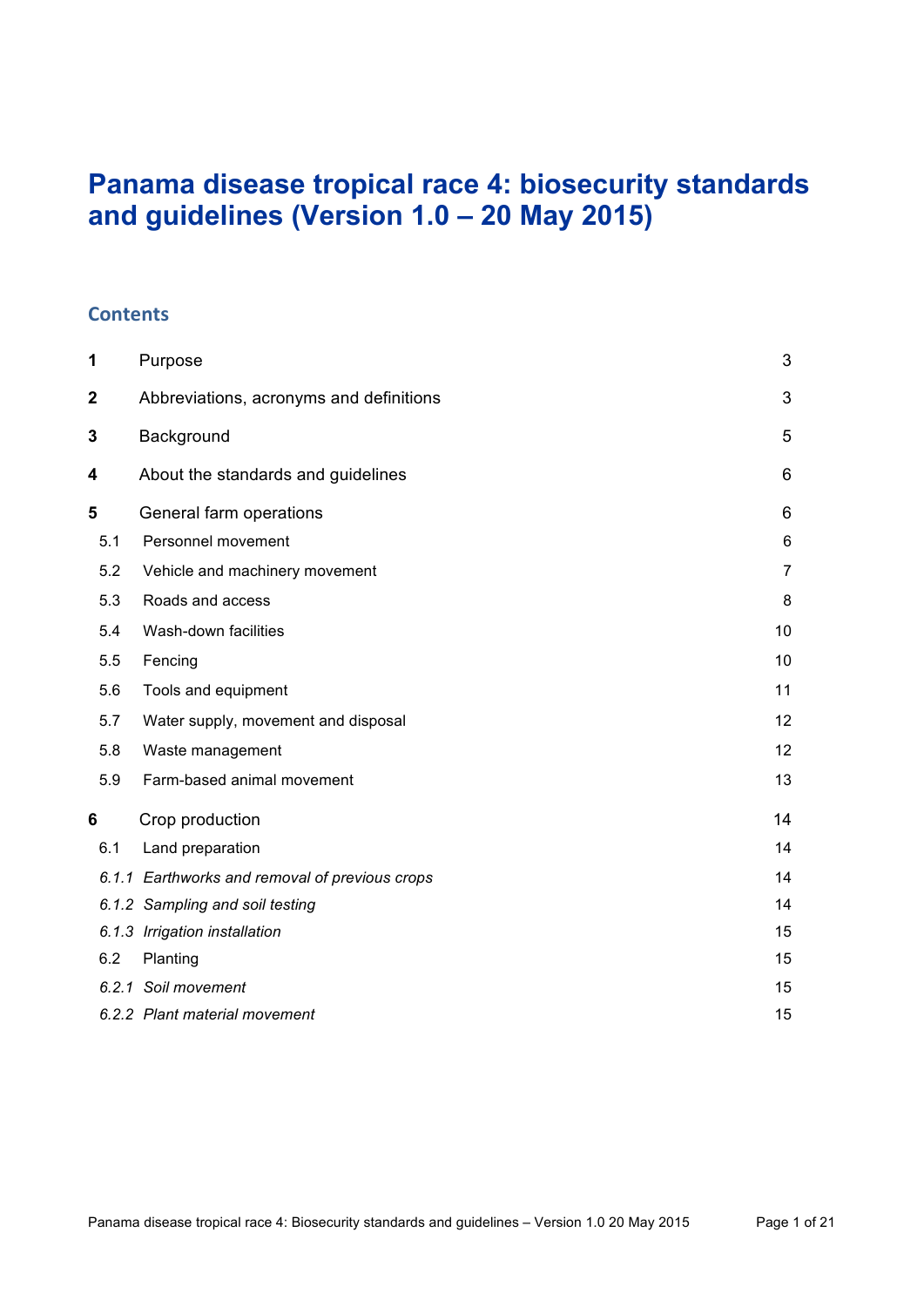|   |     | Crop production continued      |    |
|---|-----|--------------------------------|----|
|   | 6.3 | Crop production                | 16 |
|   |     | 6.3.1 Irrigation               | 16 |
|   |     | 6.3.2 Fertilising              | 16 |
|   |     | 6.3.3 Weed control             | 17 |
|   |     | 6.3.4 Plant management         | 17 |
| 7 |     | Fruit movement                 | 18 |
|   | 7.1 | <b>Fruit harvest</b>           | 18 |
|   | 7.2 | Fruit packing and packing shed | 19 |
|   |     |                                |    |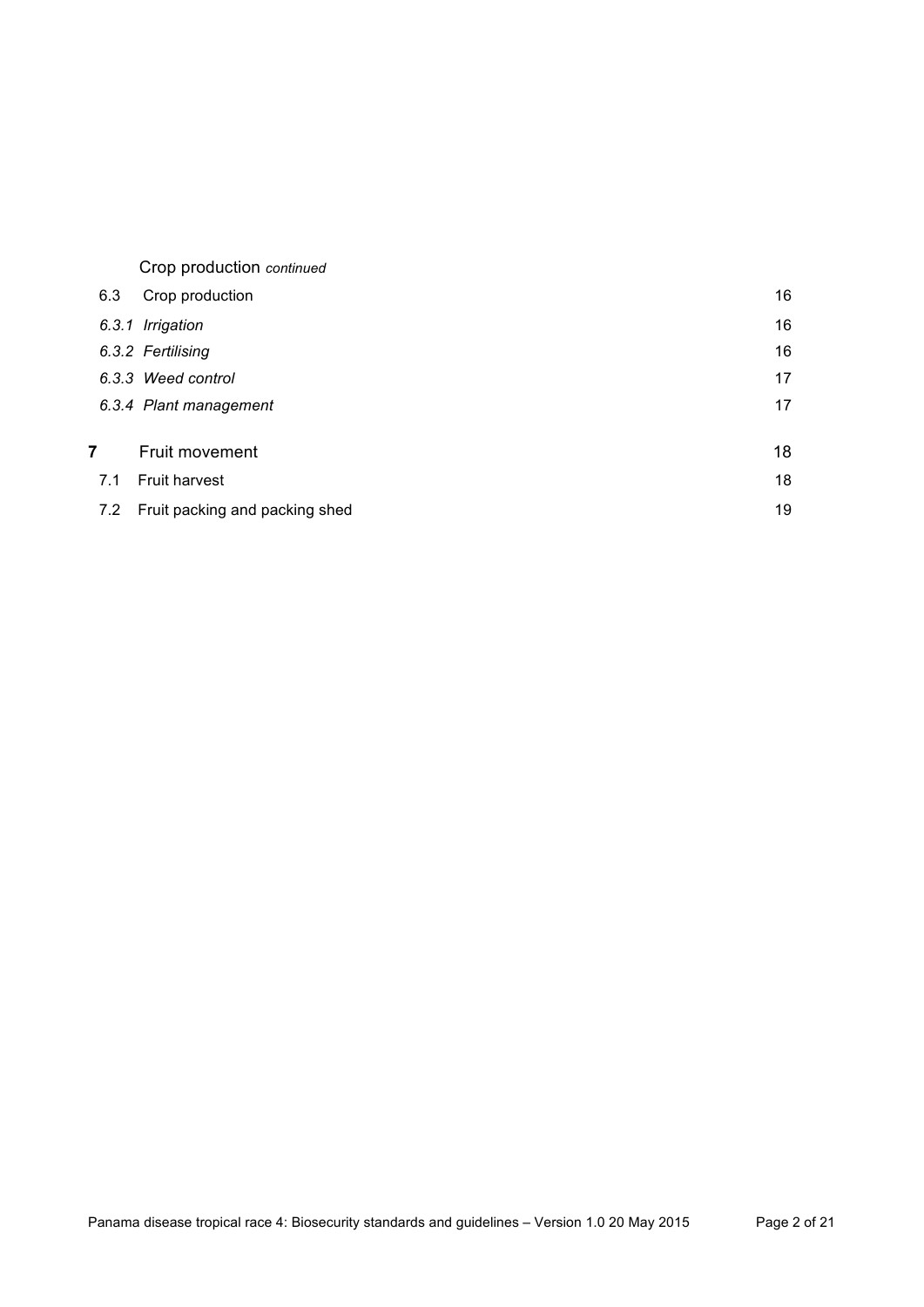# **1 Purpose**

The purpose of this document is to provide advice to banana growers on 'best practice' to minimise the risk of spread of Panama disease tropical race 4 ('the disease') following the detection of the disease in Queensland.

This advice is presented as Standards and Guidelines for continuing to grow, harvest, and market bananas while controlling the potential risks of spreading the disease.

For properties at risk of Panama disease tropical race 4, but where the disease has not been detected, this information will help improve on-farm biosecurity systems and practices, and prevent disease infestation.

For properties where Panama disease tropical race 4 is confirmed or suspected, this information describes the quarantine conditions that may be applied through Directions and Inspector's Approvals issued by the Queensland Department of Agriculture and Fisheries (DAF), and provides advice on managing the risk of spreading the disease. This document provides general guidance, whereas the conditions set out in Directions and Inspector's Approvals are determined on a caseby-case basis to reflect individual farm operations, layout and requirements.

Individual Farm Biosecurity Management Plans will need to be developed by each quarantined property to demonstrate how they are meeting the conditions of any Inspector's Approval. If there is any uncertainty or contradiction between this document and the conditions of the Directions and Inspector's Approval, it is the Directions and Inspector's Approval that take legal precedence and which must be observed.

These biosecurity standards and guidelines for Panama disease tropical race 4 will be updated regularly as required.

# **2 Abbreviations, acronyms and definitions**

| <b>ABGC</b>                 | Australian Banana Growers' Council                                                                                                                                                                                                                         |
|-----------------------------|------------------------------------------------------------------------------------------------------------------------------------------------------------------------------------------------------------------------------------------------------------|
| <b>CDA</b>                  | Controlled drainage area                                                                                                                                                                                                                                   |
| Clean                       | Items or areas known to be free of the disease (Panama disease tropical<br>race 4) or free of any substances (e.g. plant material, soil, mud, or dust)<br>that may carry the pathogen (the tropical race 4 strain of Fusarium<br>oxysporum f. sp. cubense) |
| <b>Clean access</b><br>road | The main vehicular access route to the clean packing facilities and/or the<br>residence from the infested premises (IP) boundary                                                                                                                           |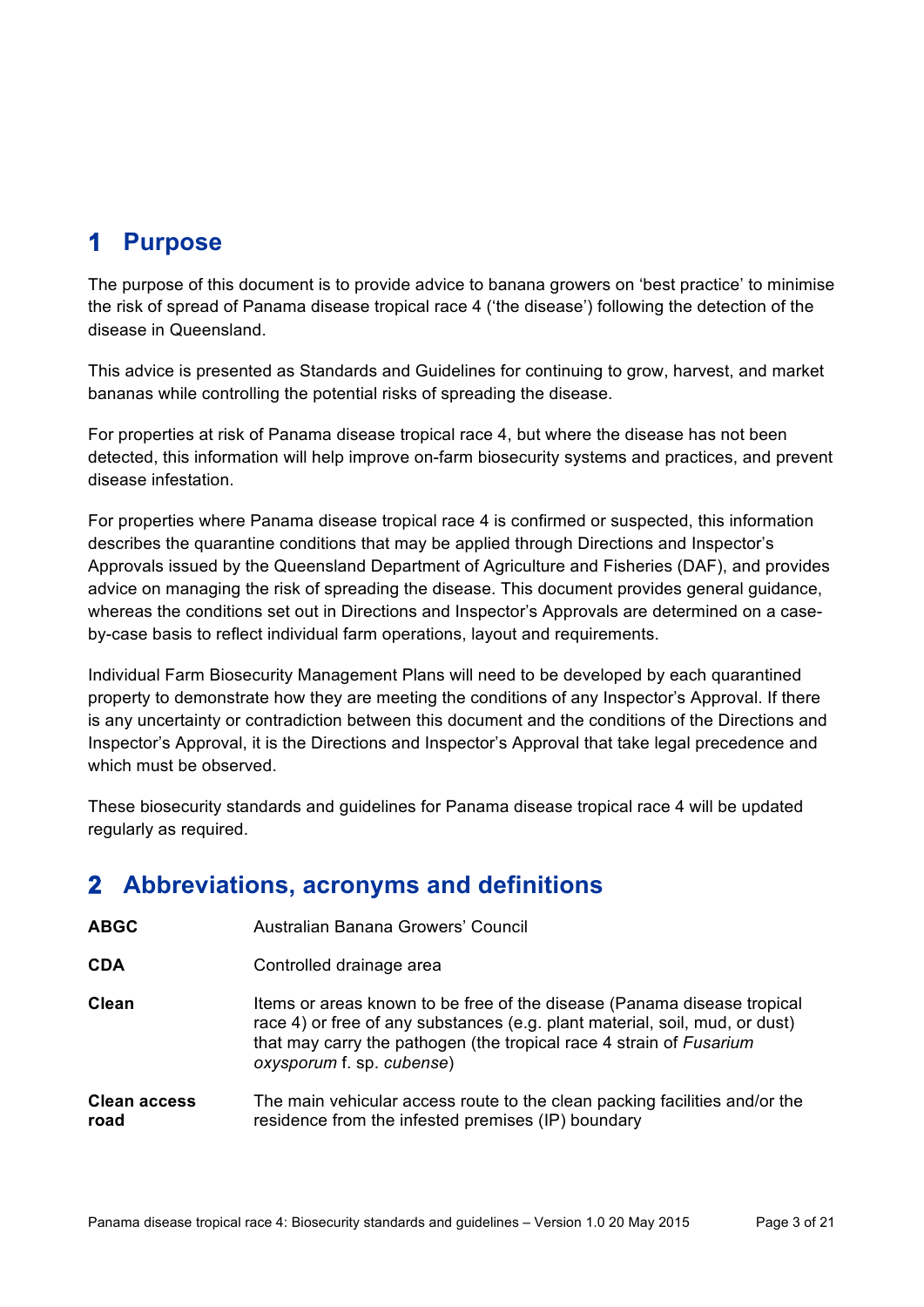| <b>Clean water</b>                          | Water that has not come into contact with agricultural soil or banana<br>plants, or has been treated to remove contaminating organisms (e.g. bore<br>water, rain water that is collected directly into a tank, town water,<br>chlorinated river water)                                                                                                                                              |
|---------------------------------------------|-----------------------------------------------------------------------------------------------------------------------------------------------------------------------------------------------------------------------------------------------------------------------------------------------------------------------------------------------------------------------------------------------------|
| Contamination                               | The presence of the pathogen (the tropical race 4 strain of Fusarium<br>oxysporum f. sp. cubense) or substances (e.g. plant material, soil, mud, or<br>dust) that may harbour the pathogen                                                                                                                                                                                                          |
| <b>DAF</b>                                  | Department of Agriculture and Fisheries (Queensland)                                                                                                                                                                                                                                                                                                                                                |
| <b>Decontamination</b>                      | Removal of contaminating substances (e.g. plant material, soil, mud, or<br>dust) or the pathogen (the tropical race 4 strain of Fusarium oxysporum f.<br>sp. cubense)                                                                                                                                                                                                                               |
| <b>Direction</b>                            | Under Section 13 of the Plant Protection Act 1989, an Inspector may give<br>directions to the owner of the land directing the owner to either<br>immediately, or within a time specified, take such measures as the<br>Inspector thinks fit to control or remove a pest                                                                                                                             |
| <b>Dirty</b>                                | Describes an area or zone of a property, or any item that may be a<br>contamination risk                                                                                                                                                                                                                                                                                                            |
| <b>Farm biosecurity</b><br>management plan  | A document that a business produces to explain how it will conduct its<br>business using sound biosecurity practices, and comply with any<br>Inspector's Approval issued. It is updated regularly and used by the<br>business in its farming decisions and operations to ensure the property is<br>protected from biosecurity risks and does not pose a biosecurity risk to the<br>broader industry |
| <b>Guidelines</b>                           | Recommended best practice for on-farm biosecurity                                                                                                                                                                                                                                                                                                                                                   |
| <b>Infested premises</b><br>$(\mathsf{IP})$ | A property from which a sample has been taken and confirmed as<br>Panama disease tropical race 4 by the diagnostic laboratory                                                                                                                                                                                                                                                                       |
| <b>Inspector</b>                            | Person appointed as an Inspector under the Plant Protection Act 1989                                                                                                                                                                                                                                                                                                                                |
| Inspector's<br>Approval                     | An Inspector's Approval is a document required under the Plant Protection<br>Act 1989 to move certain plants and plant products, and associated soil,<br>equipment or any thing, off an infested property to another place, including<br>into and out of states and territories                                                                                                                     |
| Panama TR4                                  | The disease caused by the fungus Fusarium oxysporum f. sp. cubense<br>(tropical race 4 strain)                                                                                                                                                                                                                                                                                                      |
| Pathogen                                    | Fusarium oxysporum f. sp. cubense (tropical race 4 strain)                                                                                                                                                                                                                                                                                                                                          |
| <b>Property</b>                             | A group of contiguous land parcels managed as the one farming<br>enterprise                                                                                                                                                                                                                                                                                                                         |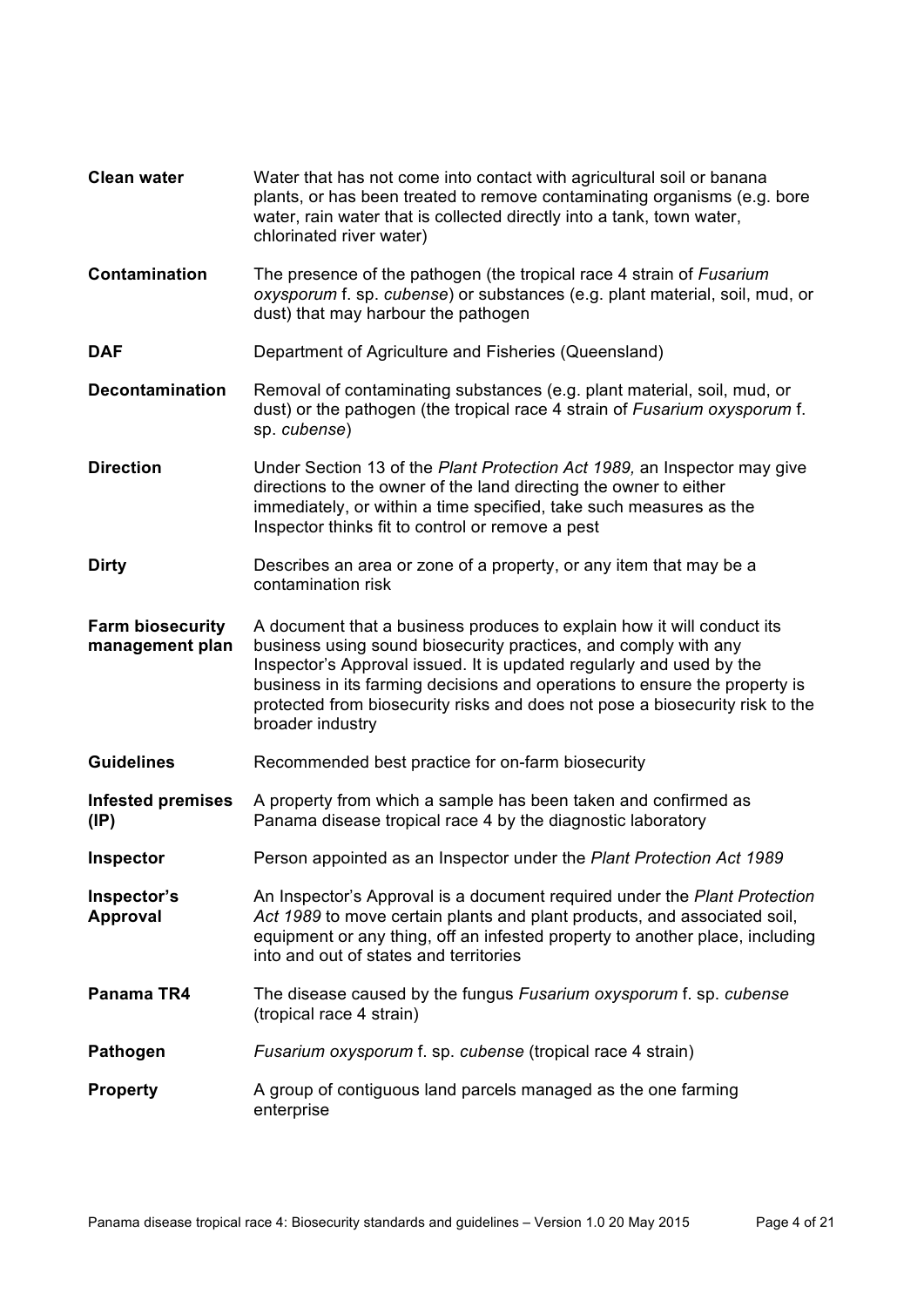| Quarantined<br>property         | A property that has been quarantined through a Direction from an<br>Inspector of the Queensland Department of Agriculture and Fisheries<br>under Section 13(1) of the Plant Protection Act 1989. Typically, these<br>properties are 'infested premises' and 'suspect premises' |
|---------------------------------|--------------------------------------------------------------------------------------------------------------------------------------------------------------------------------------------------------------------------------------------------------------------------------|
| The Response                    | Panama disease (tropical race 4) response                                                                                                                                                                                                                                      |
| <b>RA</b>                       | Risk assessment                                                                                                                                                                                                                                                                |
| <b>Risk item</b>                | Any item that has been in contact, or may have come in contact, with<br>banana plants or soil on which banana plants are, have, or may have<br>been growing, including vehicles, machinery, footwear, clothing,<br>appliances, other farm equipment and any other thing        |
| <b>Standards</b>                | Essential conditions required for growing, harvesting and marketing<br>bananas in the presence of Panama disease tropical race 4                                                                                                                                               |
| <b>Suspect premises</b><br>(SP) | Premises that have a clear relationship or connection with an infested<br>premises, which is quarantined as a precautionary measure to limit the<br>spread of Panama disease tropical race 4                                                                                   |

# **3 Background**

At the time this document was prepared, there was a single confirmed detection of Panama disease tropical race 4 in a commercial banana plantation in north Queensland. This document will be reviewed and modified to incorporate any new information, as the situation develops and further information is acquired.

In response to the detection of Panama disease tropical race 4 in Queensland, on 4 March 2015 the Department of Agriculture and Fisheries (DAF) initiated an emergency response involving property quarantines and movement controls to contain the disease; and an extensive program of surveillance, tracing, sampling, diagnostic testing, education and awareness, and community engagement. DAF worked closely with the owners of the quarantined properties and the Australian Banana Growers' Council (ABGC) to develop an agreed approach to manage the properties that enables operations to continue.

A workshop was held on 15–17 April 2015 that brought together directors and staff of the ABGC and DAF to develop a set of industry standards and guidelines for managing the risks posed by Panama disease tropical race 4. These standards and guidelines set out general conditions that need to be met by current and future infested properties in order for them to continue trade.

The workshop focused on four main areas of activity, which were to:

- 1. Identify the range of operations on properties infested with the disease that risk spreading the disease to other properties.
- 2. Confirm the risk mitigation practices that best address the risks of continuing banana production on premises infested with the disease.
- 3. Develop a set of minimum effective standards to guide on-farm biosecurity practices on infested premises.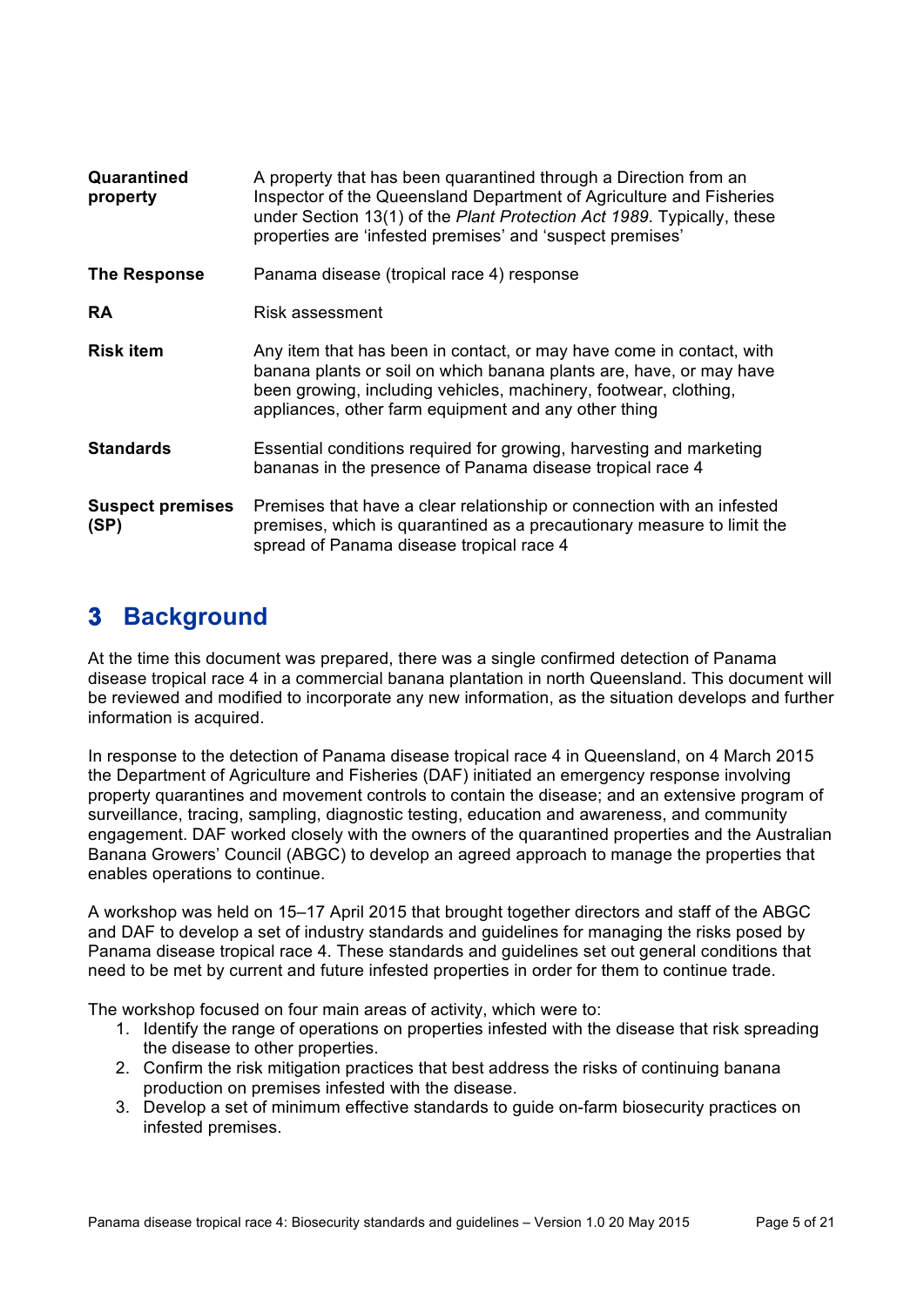4. Consider the conditions that may be imposed on infested premises to facilitate the movement of fruit to market.

The conditions of an Inspector's Approval for the movement of fruit from a quarantined property focus on the potential pathways for disease spread, such as the movement of people, equipment, vehicles, and so on. These conditions are legally enforceable, and reflect the standards developed through both the workshop process and detailed property-specific risk assessments. Record keeping, monitoring procedures, auditing, and the training and equipment needs of staff all need to be kept in mind when developing conditions. Biosecurity Queensland is always willing to consider equivalent risk-mitigation measures that may not be considered here, but which can be shown to be effective and workable on a quarantined property.

The guidelines and best practice information can be used by all banana growers to reduce the risk of the disease entering their property.

# **4 About the standards and guidelines**

The following sections describe the minimum standards that will be required for quarantined properties to continue operating. Additional guidelines have also been provided to assist other banana growers to implement good on-farm biosecurity practices to help prevent the spread of the disease. These standards and guidelines have been listed under a range of typical farm practices to make them easier to find and use in normal farm operations.

Many of the standards and guidelines refer to the rigorous cleaning and decontamination procedures required to disinfect personnel, vehicles, machinery and other equipment in order to prevent the spread of the disease between properties or between blocks within a property. These cleaning and decontamination procedures are described elsewhere in the *Panama disease tropical race 4: Grower Kit* and are also available from the DAF website www.daf.qld.gov.au

# **5 General farm operations**

### **5.1 Personnel movement**

- 1. Use barriers and signage to restrict the movement of people within and off the quarantined property.
- 2. Establish zones to effectively manage the movement of people undertaking farm-based activities; there needs to be well-defined clean and dirty zones.
- 3. Provide wash-down facilities for decontamination between zones and for exit from a quarantined property.
- 4. Provide training for all personnel in decontamination and movement processes.
- 5. Establish a minimum number of entry and exit points to help control and monitor movement between zones, and on and off the property.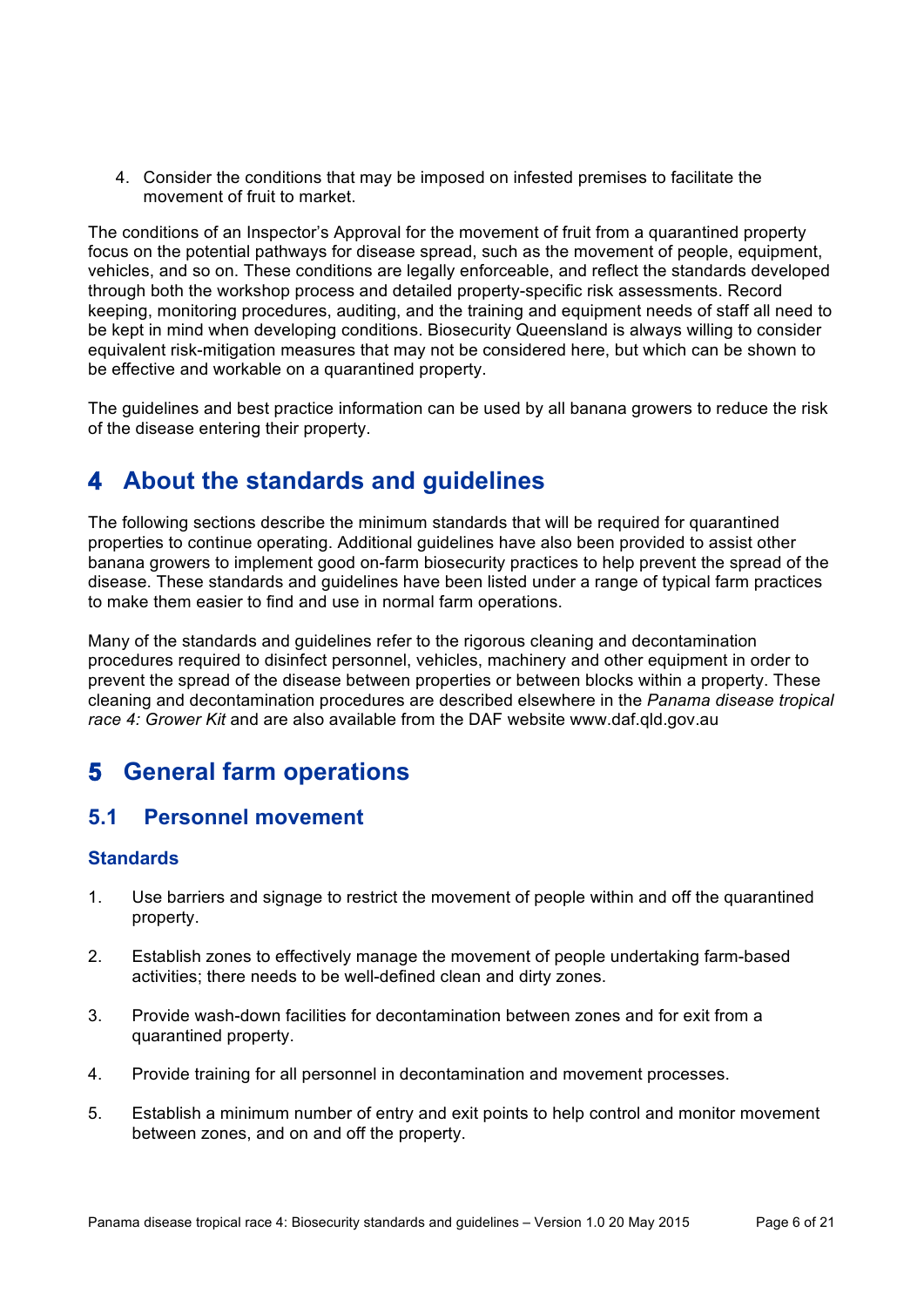- 1. Exchange all boots and other footwear at the entry and exit points to all critical zones (e.g. the clean zone within a packing shed).
- 2. Provide dedicated footwear (e.g. gumboots) and clothing for all farm-based personnel and other regular visitors, including workers and contractors. It is preferable for provided clothing to be laundered on-site, otherwise contaminated clothing worn in dirty zones needs to be transported with care (e.g. in plastic bags) and laundered as soon as possible.
- 3. Provide boot scrubbing facilities with suitable tools (e.g. screwdriver or hoof pick and brushes), and disinfecting agents (examples include Sporekill<sup>®</sup> and Steri-max<sup>®</sup>) at several relevant points.
- 4. Restrict the entry of people outside the designated entry and exit points by using appropriate fencing to provide a physical barrier. Signage should be worded to exclude unauthorised people (e.g. tourists and hunters) from entering the property.

### **5.2 Vehicle and machinery movement**

- 1. Vehicles and machinery should be clean on entry to and exit from the quarantined property.
- 2. Provide wash-down facilities in appropriate locations to enable a clean entry and exit following decontamination.
- 3. Use physical barriers to restrict the movement of vehicles and machinery to the designated entry and exit points on and off the quarantined property.
- 4. Farm-based vehicles and machinery should be prevented from leaving the quarantined property via a clean access road or from crossing a clean access road (the requirements for a clean access road are provided in Section 5.3).
- 5. Vehicles used for private or business administration purposes should not be driven into the farm's production areas, including banana production blocks, pasture or fallow areas (otherwise they will need to undergo vehicle decontamination).
- 6. Delivery vehicles should only access the quarantined property via the clean main access road.
- 7. Manage all vehicle movements, including deliveries, to ensure that clean zones (including public roads) are not contaminated.
- 8. The movement of vehicles and machinery should not contaminate public roads.
- 9. Keep a register of all vehicle movements for audit purposes, as required. This register should include vehicles used for private, domestic or business administration purposes.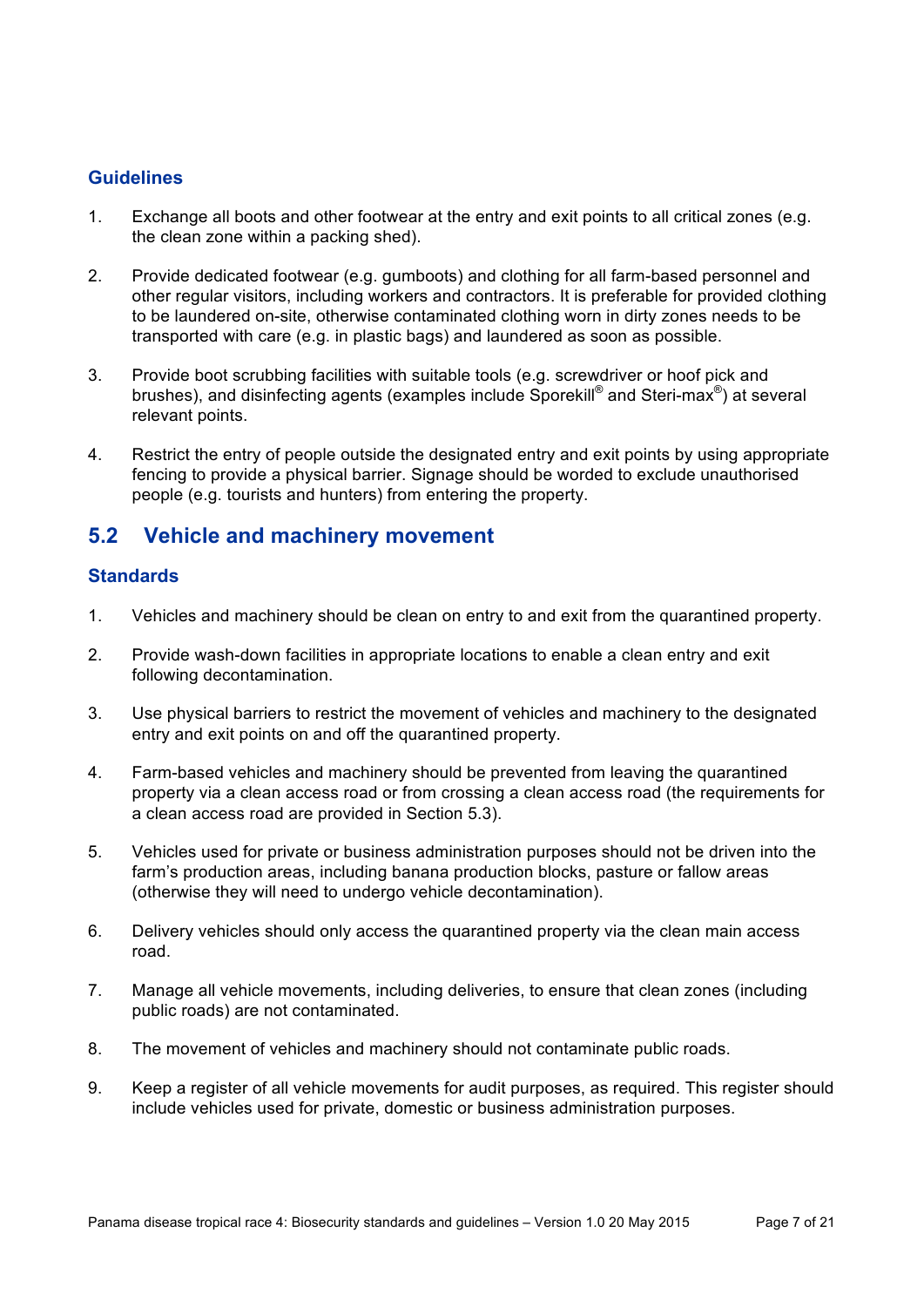- 1. The concept of 'come clean, leave clean' should be applied to the movement of people and machinery, where 'clean' means the same as 'decontaminated'.
- 2. It is preferred that farm-based vehicles and machinery should to be used exclusively on a given property.
- 3. Any vehicles and machinery brought to a property by visitors or off-farm personnel (e.g. contractors, such as bell injectors or agronomists) should be subject to stringent decontamination procedures on entering or leaving a property, and when moving between different areas or zones within a property.
- 4. For a quarantined property, farm-based vehicles, machinery, and equipment may, in some circumstances, be 'floated' across public land (e.g. roads bisecting one or more quarantined properties) to an adjacent block or farm. Care will be required to ensure potentially contaminated material does not fall onto the public road or other clean areas during transit.

### **5.3 Roads and access**

- 1. Construct roads and barriers to provide complete segregation of on-farm traffic within dirty zones and off-farm traffic within clean zones (e.g. the clean access road, the clean side of the packing shed, and any clean area associated with residences).
- 2. A clean access road providing access between public roads and the clean side of the packing shed and/or residence should be constructed and treated in such a way to be free from soil, mud or plant material, and to allow easy cleaning and decontamination. The road surface should be sealed (e.g. concrete or bitumen), or constructed from clean, heavy-grade gravel imported from outside the quarantined property, using clean machinery and equipment.
- 3. Clear the area immediately adjoining the clean access road so that infected or potentiallyinfected banana plant material cannot fall, wash or be blown onto the clean road. This may require the removal or relocation of banana plant rows adjacent to the road so that plant material cannot fall onto the road, and so that heavy rain cannot splash fungal spores from infected plants onto the road.
- 4. Construct the clean access road and the surrounding area so as to prevent water run-off from neighbouring fields flowing onto or over the road.
- 5. Incorporate a vehicle turning circle and parking area into the clean access road between the public road and clean side of the packing shed so that off-farm transport vehicles can only access the clean side of the packing shed.
- 6. Construct a fence along the clean access road to prevent the movement of vehicles, machinery and people between dirty zones and the clean road surface. Construct the fence so as to prevent the easy movement of people (e.g. a minimum of three plain wire strands, or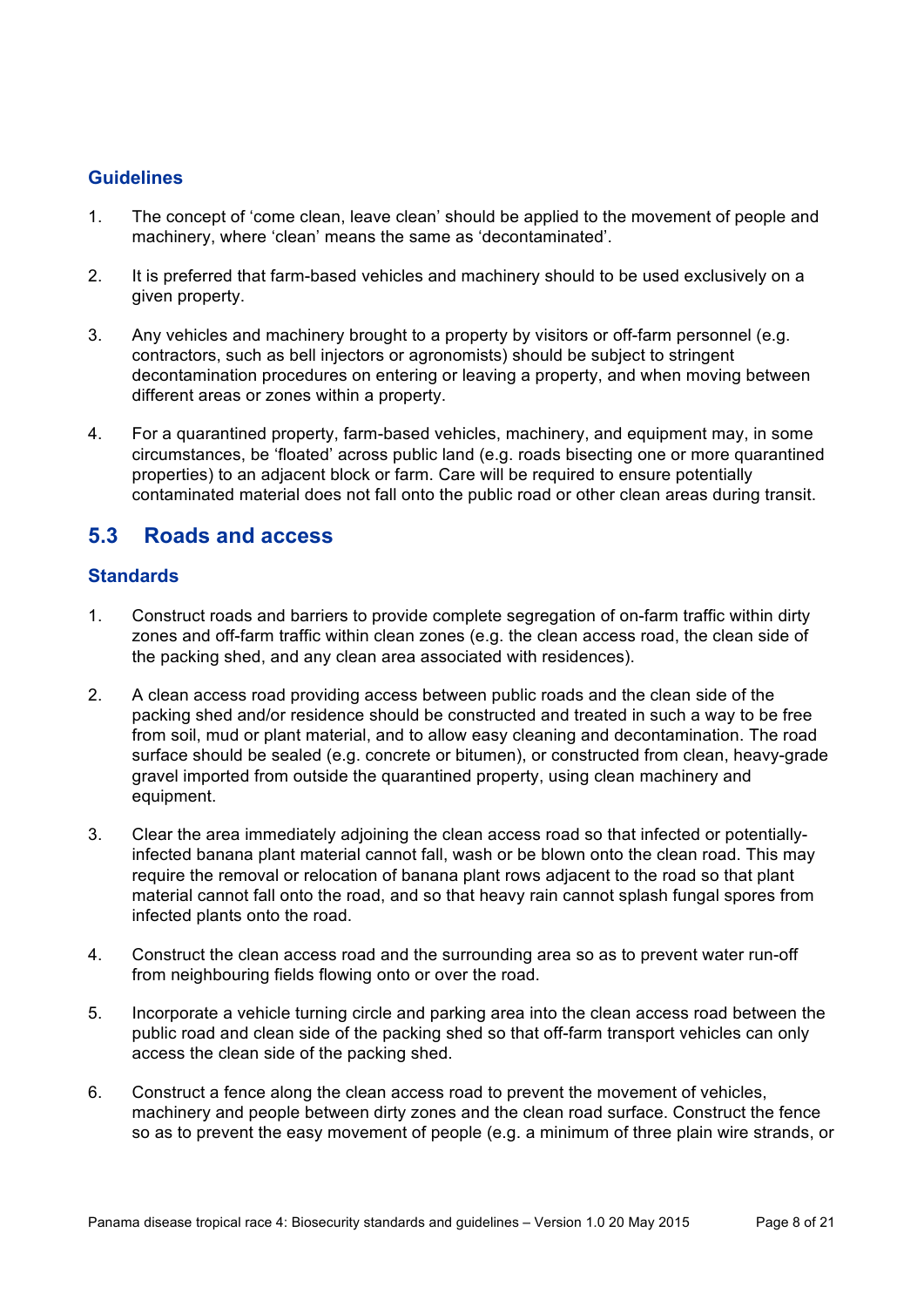mesh). The fence should include the minimum number of designated entry and exit points, each equipped for decontaminating workers and vehicles.

- 7. Off-farm transport vehicles should only enter and exit the quarantined property via the clean access road, with the details recorded in appropriate registers (e.g. packing shed and washdown facility).
- 8. Use of the clean access road by farm vehicles or foot traffic should not occur unless the vehicles or personnel have been thoroughly cleaned and decontaminated.
- 9. Construct any other farm roads that are used by farm equipment, workers and vehicles well away from the clean access road to reduce the risk of contamination (e.g. plant material, soil, mud, or dust).
- 10. Measures should be in place to prevent farm vehicles contaminating public roads with soil, mud or plant material. Suitable measures may include restricting farm vehicles to on-farm use, providing a limited number of access points with decontamination facilities, bridges, and/or roll-on roll-off systems.
- 11. Keep vehicle registers to present to an Inspector when requested.

#### **Guidelines**

- 1. Compacted, well-maintained roads reduce the risk of spreading the disease. While sealed surfaces are preferred (e.g. bitumen, concrete), a well-maintained gravel road may suffice in some circumstances.
- 2. When planning and maintaining access roads, take into consideration:
	- strategies for maintenance and decontamination,
	- strategies for water control, such as flow onto and across roads, and
	- the selection of road construction method appropriate for the conditions.
- 3. Access to a property residence may be achieved by extending the clean access road and clean zone, or by developing a second clean access road built to the same standards. Again, consider the concept of 'come clean, leave clean'.
- 4. While the fence around a clean access road is required to exclude people and vehicles, it may also incorporate other structural features to prevent the movement of animals, soil, and water.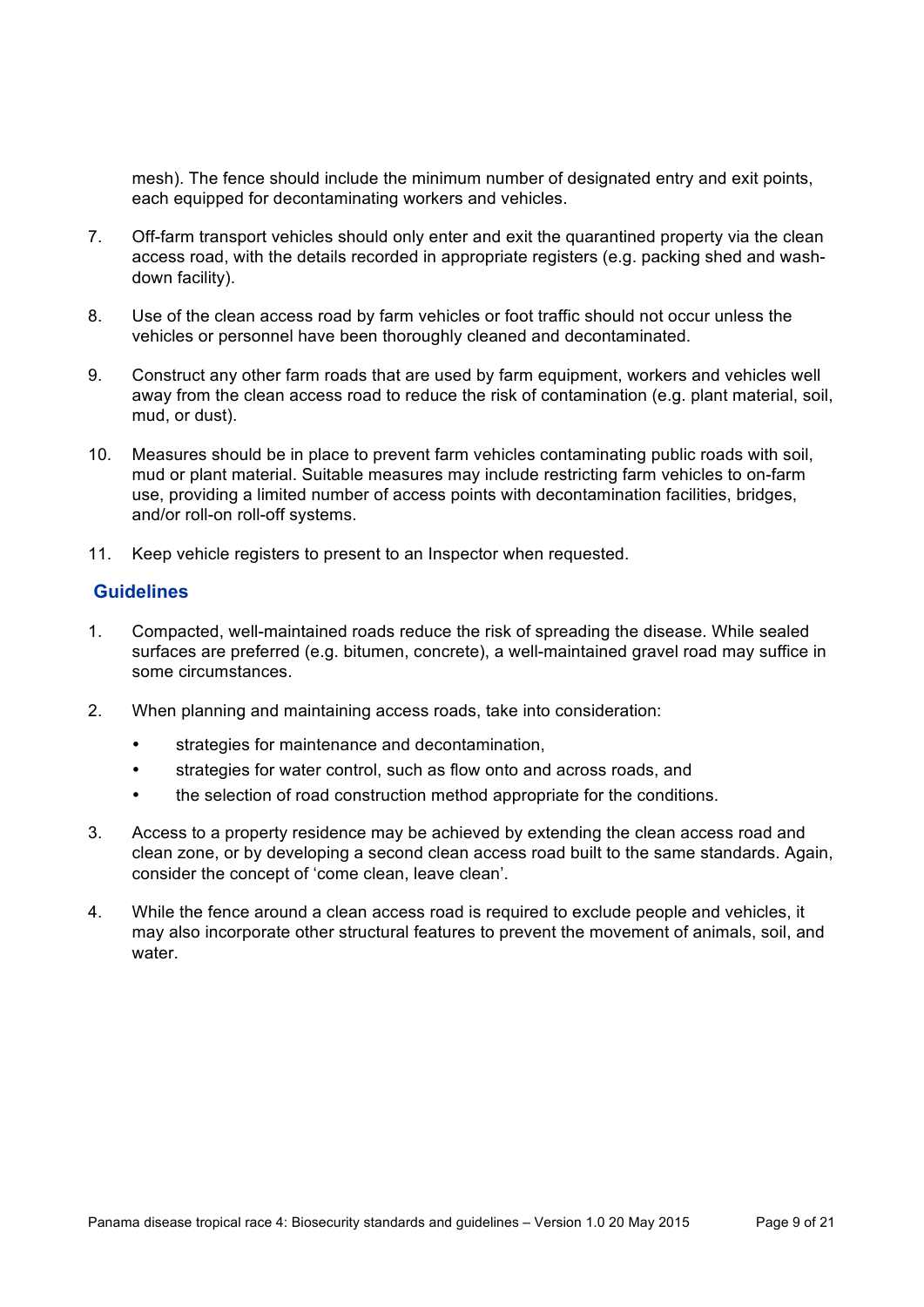# **5.4 Wash-down facilities**

#### **Standards**

- 1. Establish wash-down decontamination sites at appropriate entries and exits to allow for vehicle and machinery access on and off a dirty area of the quarantined property, or for the movement of vehicles across or along a public road.
- 2. Decontaminate all off-farm vehicles at the wash-down facility every time they move from a dirty zone of the quarantined property to a clean zone.
- 3. When doing a wash-down, use a biodegradable detergent to remove soil and plant material, followed by a suitable disinfection agent.
- 4. The wash-down facility should be composed of ballast rock or a sealed pad within a controlled drainage area (CDA) to prevent the spread of the disease through overland flow of wash-down effluent or infiltrative movement of wash-down effluent into the soil.
- 5. The CDA should be of adequate capacity to prevent through-flow of water from surrounding areas (e.g. mounded earth, non-earthen bunding and so on).
- 6. Establish storage or disposal systems for wash-down effluent, such as a sump within the CDA, or evaporation ponds within the quarantined property.
- 7. Use clean water for wash-down and decontamination processes. Refer to Section 2 of this document for the definition of 'clean water'.
- 8. Decontamination of transport vehicles should be followed by appropriate decontamination of the wash-down facility.
- 9. Provide all personnel with training in decontamination procedures.
- 10. A record of wash-down and decontamination of vehicles should be kept in an on-farm register that includes all relevant details, including the vehicle registration number and description, date and nature of the cleaning, and who undertook the cleaning.

#### **Guidelines**

1. Effective wash-down and decontamination is an essential component of on-farm biosecurity. We recommend all farms implement the practices described in the Standards (above).

### **5.5 Fencing**

#### **Standards**

1. Use an appropriate combination of fences, barriers and signage to prevent access by unauthorised vehicles and people to the production area of a property.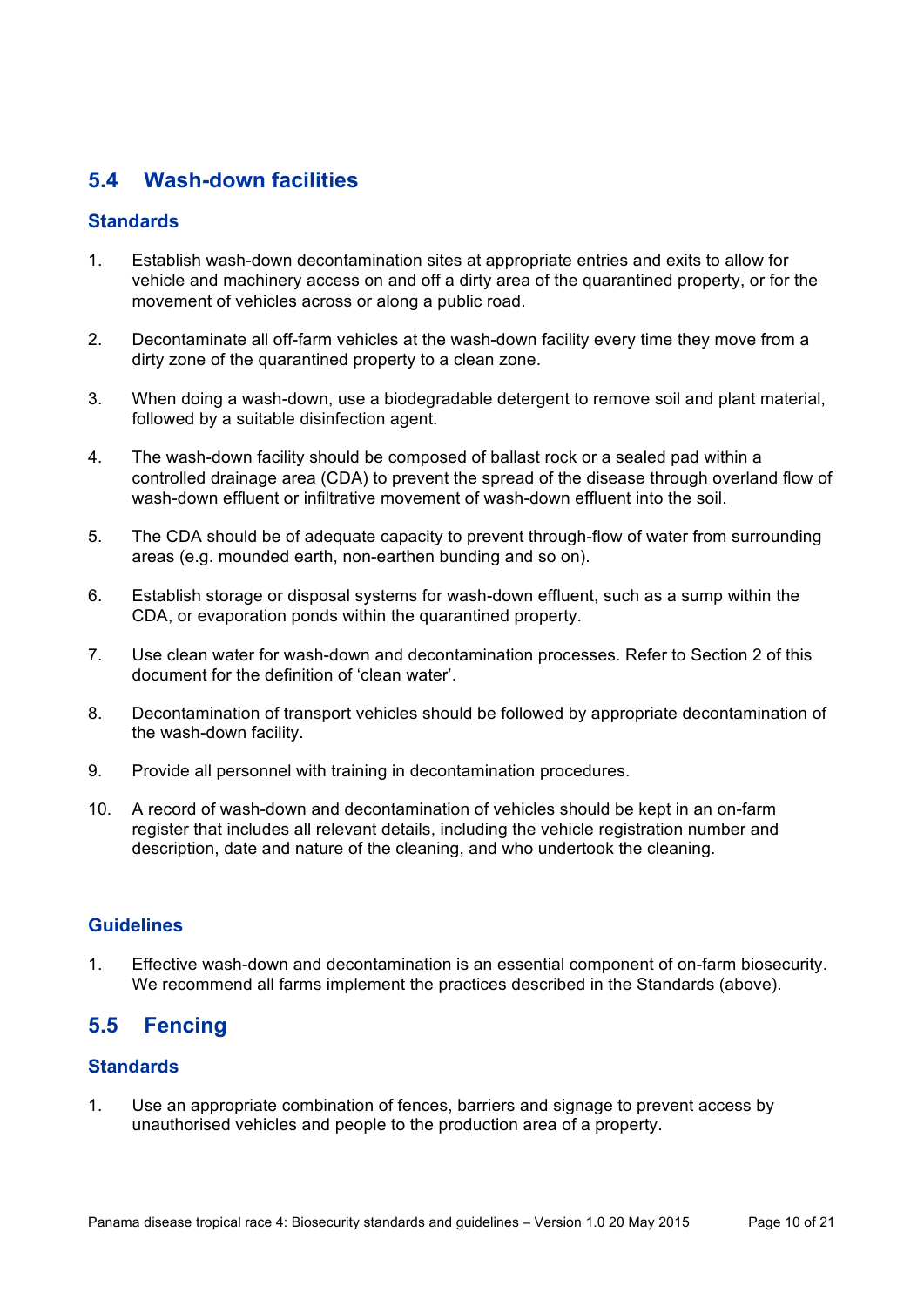2. Construct a fence along a clean access road between any public road and the clean side of a packing shed to prevent the movement of vehicles, machinery and people between dirty zones and the clean road surface. Construct the fence so as to prevent the easy movement of people (e.g. a minimum of three plain wire strands or mesh). The fence should include only one designated entry and exit point, which is equipped for decontaminating workers and vehicles.

#### **Guidelines**

- 1. It is recommended that property owners construct a fence along the farm perimeter to manage access by feral or domestic animals to the property. This will also prevent the access of unauthorised vehicles and people, and will assist in the management of entry points for authorised vehicles and people.
- 2. A natural physical barrier (e.g. river) may be a viable alternative to fencing to control unauthorised people and vehicles.

### **5.6 Tools and equipment**

#### **Standards**

- 1. Tools and equipment used by anyone on a quarantined property should be used exclusively on that property and retained there unless cleaned and decontaminated.
- 2. Clean and decontaminate all tools and equipment before and after use on a quarantined property, according to the specified procedure.
- 3. Record the use, inspection, cleaning and decontamination of all tools and equipment in a register.
- 4. Document all procedures for the use, inspection, cleaning, decontamination and tracking of all tools and equipment; all production workers should receive training on these procedures.

#### **Guidelines**

- 1. Wherever possible, farmers should use their own tools and equipment solely on their own properties. This will help prevent the spread of the disease between properties.
- 2. It is recommended that property owners minimise potential cross-contamination between clean and dirty areas or blocks by:
	- using tools and equipment on clean areas first, then using them on dirty areas or blocks,
	- having one set of tools and equipment for clean areas and a separate set of tools for dirty areas; the items to be used in the clean area should be stored separately from those used in the dirty area, and
	- thoroughly decontaminating all tools and equipment used in a dirty area or block in order to prevent the risk of spreading the disease to clean areas, and crosscontaminating clean and dirty tools and equipment.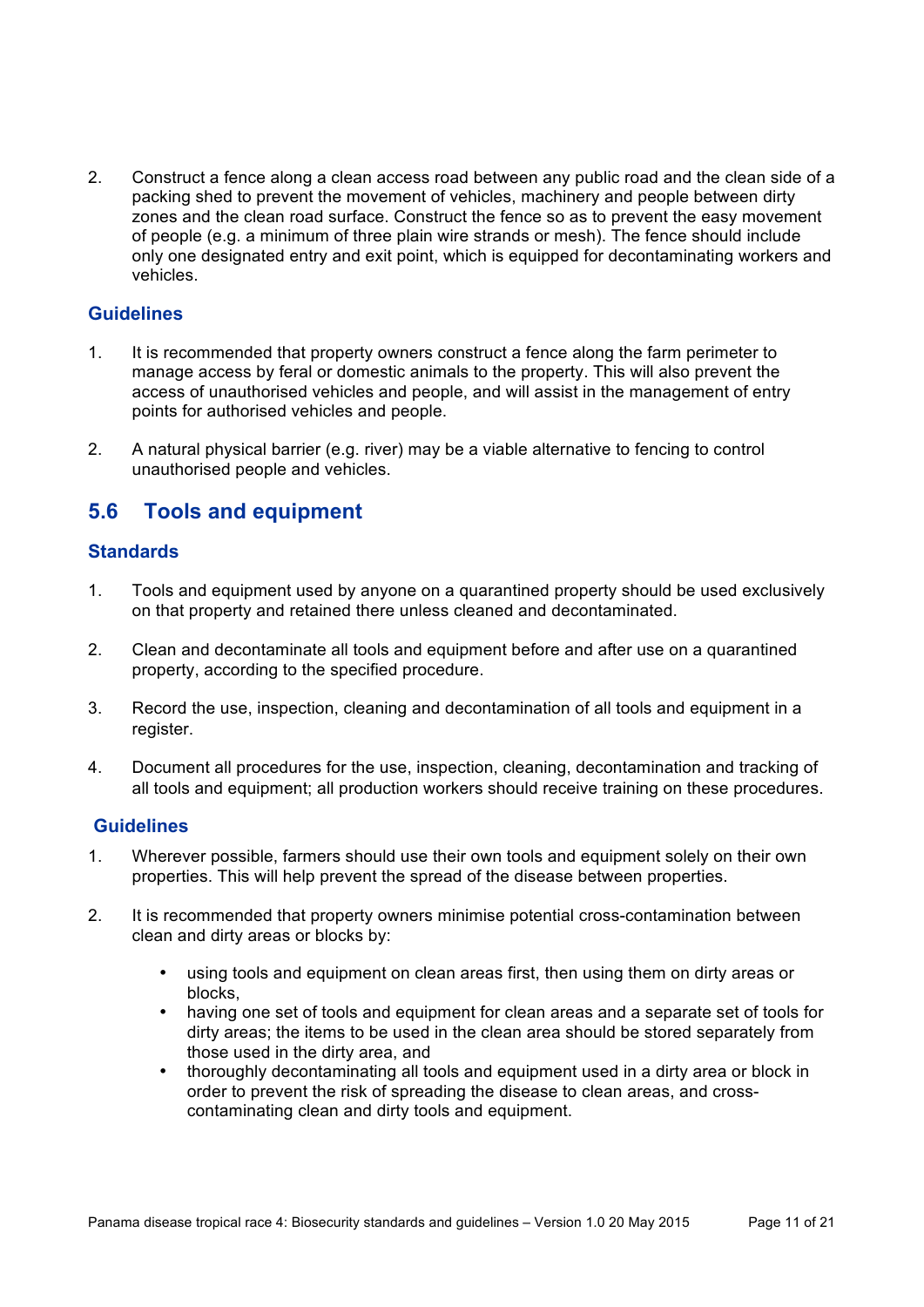# **5.7 Water supply, movement and disposal**

#### **Standards**

- 1. The water source used in the packing shed and wash-down facilities should be free from Panama disease tropical race 4. It should be either:
	- water that has not come into contact with agricultural soil or banana plants (e.g. bore water, rain water that is collected directly into a tank, water derived from the MDIA distribution scheme), or
	- water that has been treated to destroy contaminating organisms (e.g. town water).
- 2. Manage the source of clean water for the packing shed and wash-down facilities to prevent contamination by contaminated water, soil, plant material, and so on.
- 3. Prevent overland water flows from reaching infested areas (e.g. through the use of bunding).

#### **Guidelines**

- 1. Property owners should use clean water for washing any equipment and tools, and for all activities in the packing shed. Clean water should be sourced from the following options:
	- town water
	- deep bore water
	- rain water collected from a clean roof
	- chlorinated water.
- 2. Irrigation equipment should not be recycled, although pumps may be decontaminated following appropriate procedures.
- 3. Bunding and evaporation ponds can be used to control overland water flow.
- 4. Property owners can also install sumps to control overland flow. The mud from these sumps may be transferred to waste at a later date.

*Note:* The use of groundwater is regulated in certain management areas within the Wet Tropics Water Resource Plan (https://www.dnrm.qld.gov.au/water/catchmentsplanning/catchments). If a property owner wishes to use bore water on a property within a groundwater management area, contact the Department of Natural Resources and Mines to discuss any requirements or limitations.

• For Wet Tropics – phone 1800 232 454 or email WRPWetTropics@dnrm.qld.gov.au.

### **5.8 Waste management**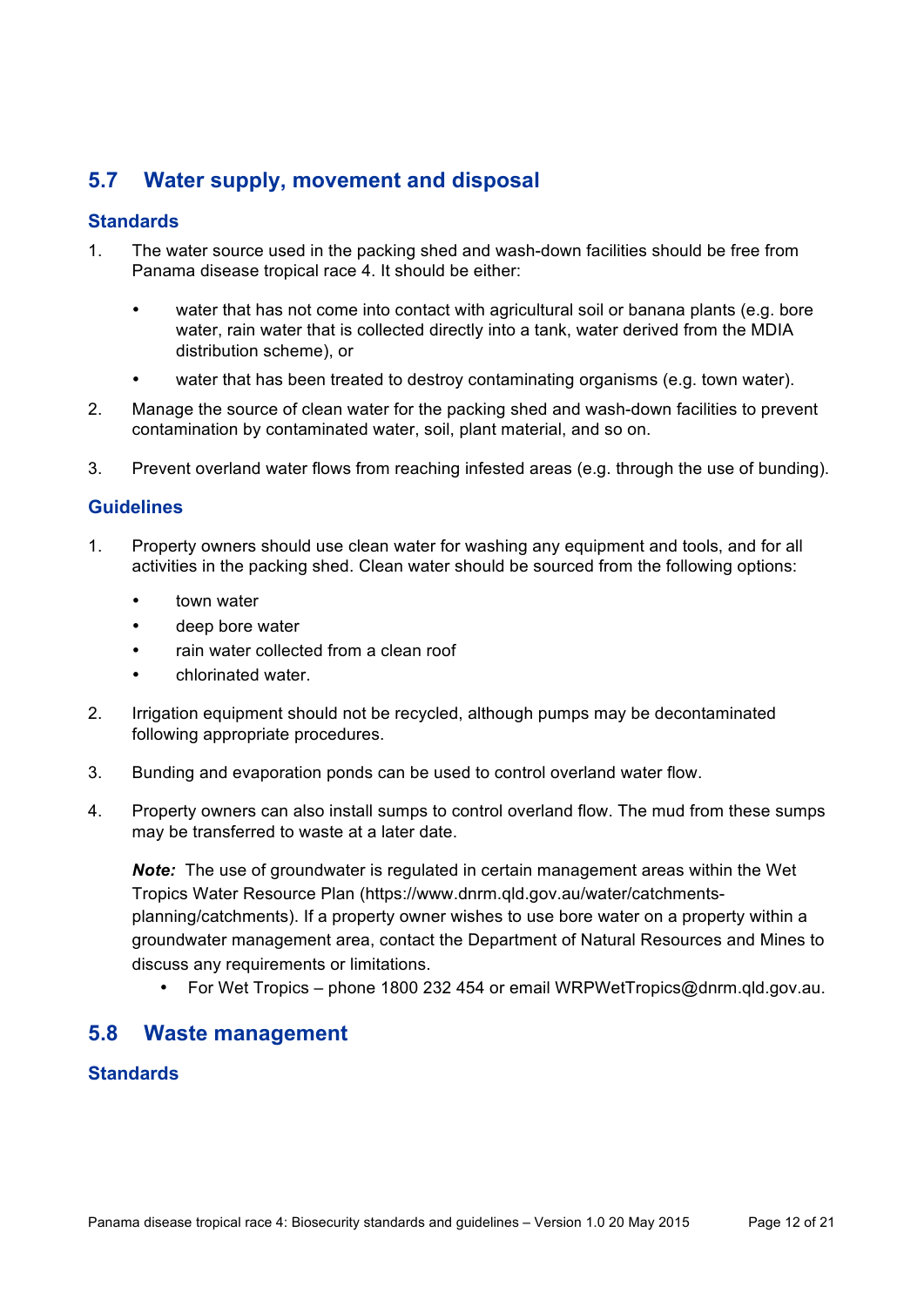- 1. Dispose of all waste material (leaves, bells, discarded fruit, pseudostem material, bunch stalks, bunch bags, string, decontamination water, soil and mud) in a way that does not spread the disease from the quarantined property.
- 2. Dispose of unusable and contaminated bunch bags and string as contaminated waste (i.e. by deep burial within the farm boundary or by suitable commercial waste contractors). The method of disposal should comply with all applicable legislation and regulations, including local government by-laws (contact your local government authority/council).
- 3. Plant material waste (including weeds) should not leave the quarantined property.
- 4. Keep a register of deep burial sites (e.g. location, date and types of waste).
- 5. Keep invoices as evidence of waste disposal.

- 1. Because plant material can spread the disease, leave any pruned plant material in the paddocks of origin.
- 2. Dispose of waste on-site in a location where it can't be accessed (e.g. dug up) by animals, but also where it is unlikely to be inundated with water and subsequently enter a waterway, a neighbouring property, or the water table. For example, deep burial on high ground would be better than deep burial on low ground where the burial site could become saturated.
- 3. Mulching can be undertaken to reduce the physical size of the material but the products should not be used as mulch, soil additives or fertiliser. In addition, its attraction for wildlife and feral animals, for example birds, pigs, and so on, should be controlled.
- 4. Any inorganic waste produced on-farm should be processed by commercial or industrial waste contractors for disposal in accordance with all relevant legislation and regulations.

# **5.9 Farm-based animal movement**

#### **Standards**

- 1. Manage farm-based animals (e.g. dogs) to prevent the spread of the disease via soil and plant material, for example, by excluding them from dirty areas or blocks.
- 2. Manage feral animals (e.g. pigs), native animals (e.g. kangaroos, wallabies, rats and birds), and insects (e.g. weevil borers) to limit the spread of the disease.

#### **Guidelines**

- 1. It is recommended that the movement of livestock on or from mixed-use farms is carefully managed to avoid potential cross-contamination.
- 2. Farm perimeter fencing is recommended to prevent the spread of the disease on the hooves, trotters, coats, and so on, of feral, native or domestic animals, to or from farm or production areas. Please refer to Section 5.5 for more information on fencing.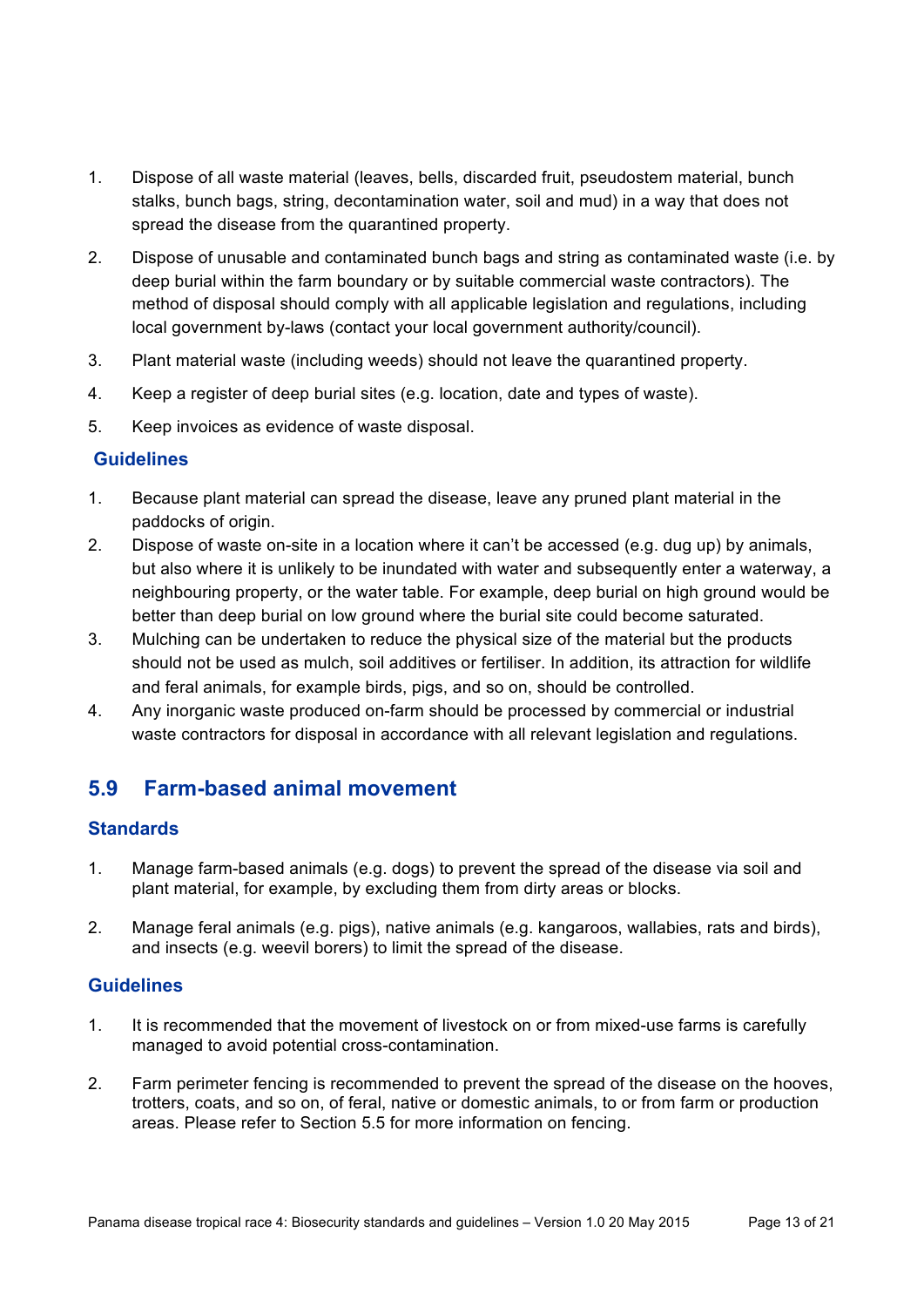# **6 Crop production**

### **6.1 Land preparation**

#### **6.1.1 Earthworks and removal of previous crops**

#### **Standards**

- 1. Soil movement and dust dispersal should be managed so that the disease is not spread from the quarantined property.
- 2. Keep farm-based vehicles either on the quarantined property, or decontaminate them each time they are to leave the property. Tools and equipment used by anyone on the quarantined property should remain on the property, unless cleaned and decontaminated. Keep a register on the quarantined property, and record in it all the details about the use, inspection, maintenance, cleaning and decontamination of all tools and equipment.
- 3. Document the procedures for the use, inspection, maintenance, cleaning, decontamination and tracking (including disposal) of tools and equipment; all production workers should receive training on these procedures.
- 4. Keep a record of who is trained in what procedures, and when that training took place.

#### **Guidelines**

- 1. On-farm practices should minimise soil movement and dust dispersal. Particular care should be taken on windy or wet days when people and traffic movement exacerbates the spread of dust and mud. Measures that can be used include:
	- minimising the use and movement of contractors,
	- planning earthworks to use only farm-based equipment where possible,
	- exercising the concept of 'come clean, leave clean' for all machinery movements,
	- undertaking major earthworks at times of year that minimise soil movement, and
	- driving farm machinery at speeds that minimise dust.

#### **6.1.2 Sampling and soil testing**

#### **Standards**

1. Samples of soil should not be removed from the quarantined property for testing or any other purpose, without an Inspector's Approval. Where an Inspector's Approval is provided, the sampling and removal of soil from the quarantined property should be undertaken by a professional (e.g. a plant pathologist or a trained Inspector) and be supervised by an authorised Inspector.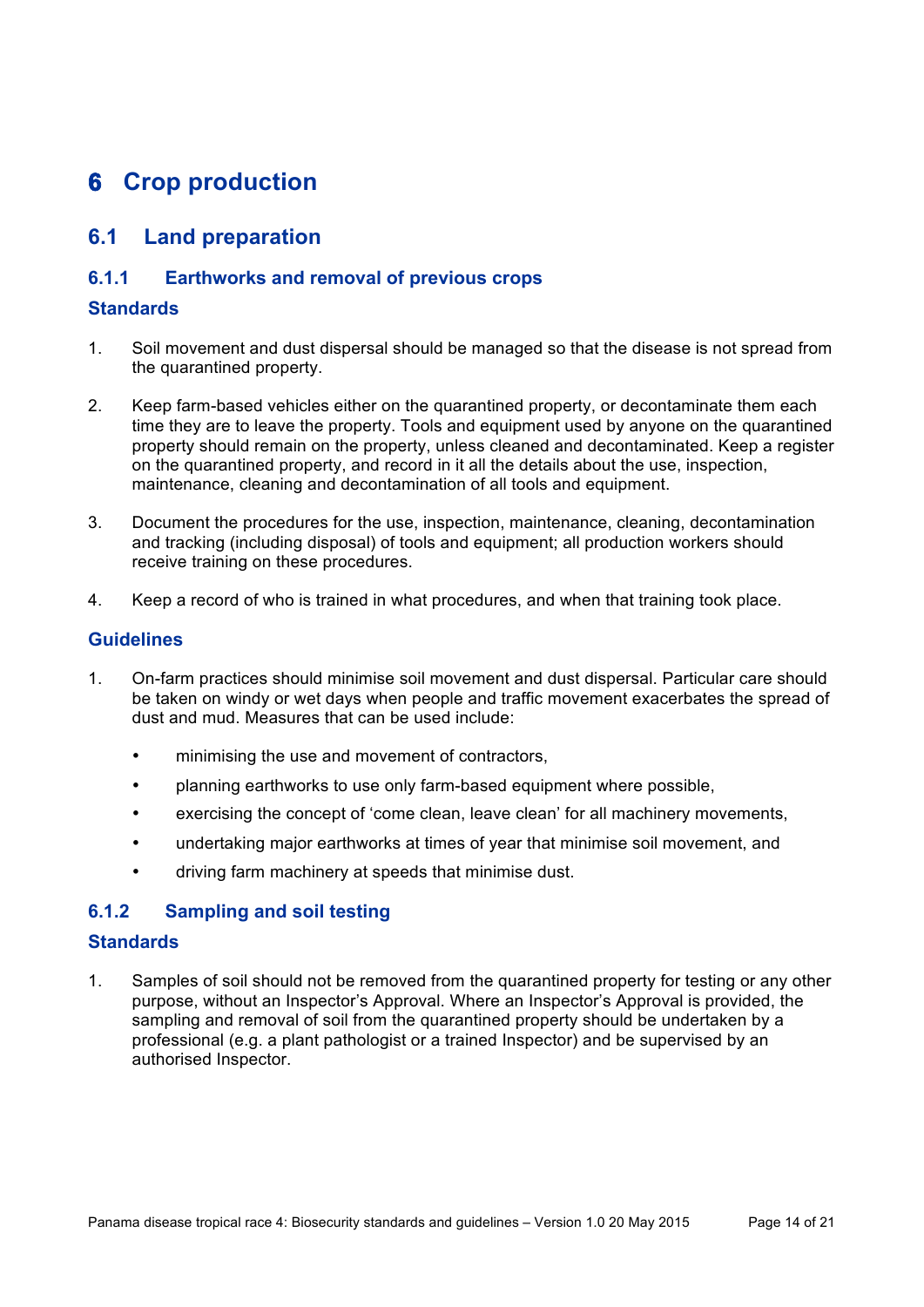#### **6.1.3 Irrigation installation**

#### **Standards**

- 1. Keep farm-based vehicles on the quarantined property, or have them undergo decontamination each time they are to leave the property. For further information see Section 5.1 (Personnel) and Section 5.2 (Vehicles).
- 2. Minimise soil disturbance during installation.

#### **Guidelines**

1. The use of second-hand irrigation equipment is discouraged, unless it is known to have never been in contact with banana production, or it has been thoroughly decontaminated.

### **6.2 Planting**

#### **6.2.1 Soil movement**

#### **Standards**

- 1. Manage soil movement to minimise spread of the pathogen between blocks within the farm or off the quarantined property to other farms.
- 2. Keep farm-based vehicles on the quarantined property, or have them undergo decontamination each time they are to leave the property.

#### **Guidelines**

- 1. Consider options to minimise soil disturbance and movement (e.g. planting cover crops, timing activities to reduce dust and mud movement).
- 2. Barriers and fences (e.g. sediment control fence) can be considered as an option to reduce soil contact.
- 3. Having on-farm vehicles that do not leave a property will reduce time and financial costs associated with repeated decontamination onto and off the property.

#### **6.2.2 Plant material movement**

- 1. A quarantined property should never be used as a source of planting material.
- 2. An Inspector's Approval is required for the movement of all banana plant material onto and off a quarantined property.
- 3. Only certified disease-free material should be used for planting (e.g. sourced from QBANaccredited suppliers).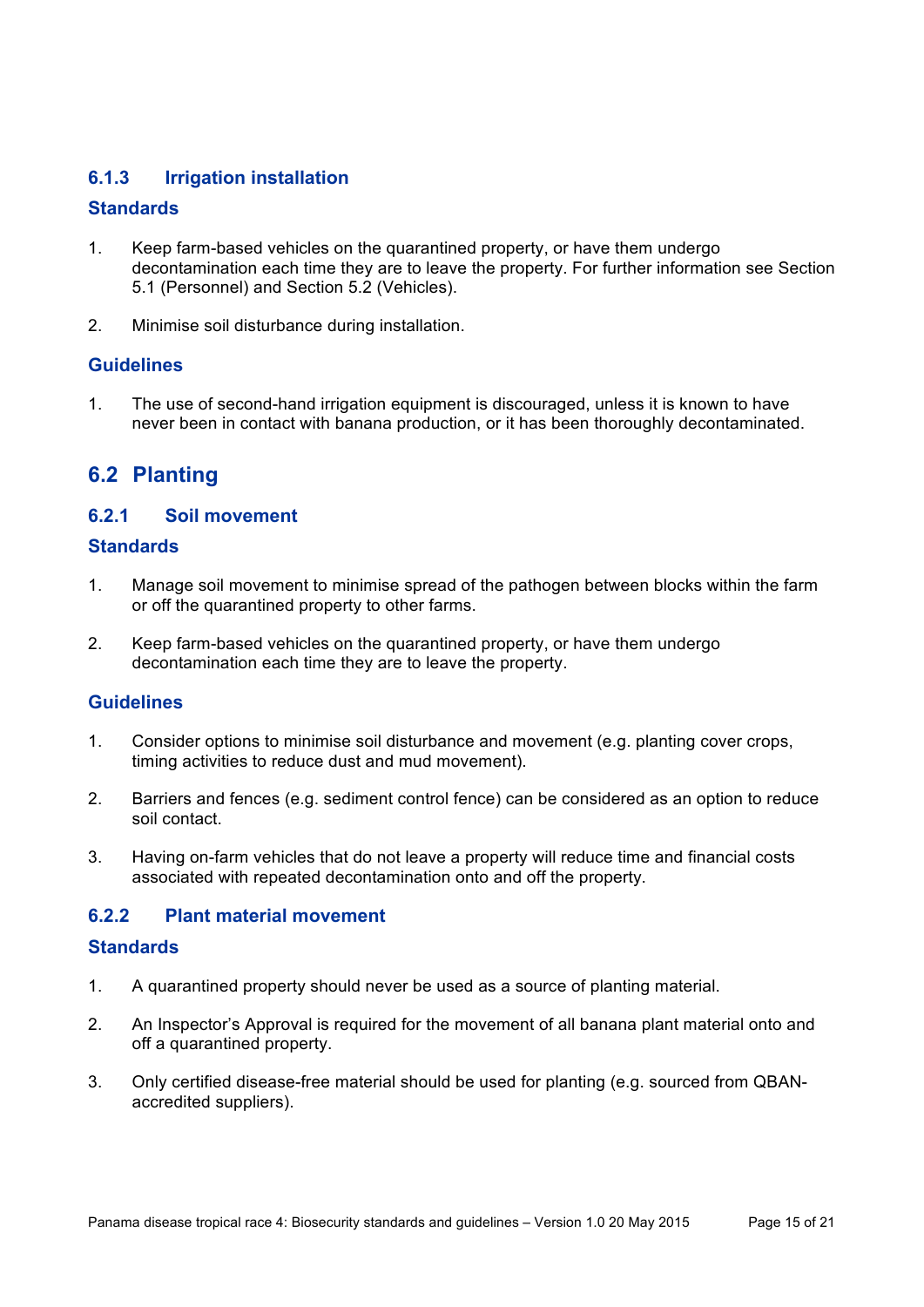- 4. Plant material should not be moved for sampling and testing without an Inspector's Approval and without supervision by an Inspector.
- 5. Any Inspector-approved plant sampling should be undertaken by qualified personnel (e.g. a plant pathologist, a trained Inspector, or an agronomist) and be supervised by an Inspector to ensure sample selection, collection and packaging is done in a way that maximises sample integrity, while preventing any accidental contamination of the environment while in transit.

1. It is not recommended that bits and suckers from other banana farms are used as a source of planting material.

# **6.3 Crop production**

#### **6.3.1 Irrigation**

#### **Standards**

- 1. Dam water contaminated with overland flow from an infested property or block should not be used for irrigation.
- 2. Keep farm-based vehicles on the quarantined property, or ensure they undergo decontamination each time they are to leave the property.

#### **Guidelines**

- 1. A dam restricting overland flow (e.g. turkey's nest dam) and made from clean materials filled with rainwater or delivered water can be used for irrigation
- 2. Ideally, irrigation activities should be carried out by vehicles that remain on the quarantined property. Having such vehicles will reduce time and financial costs associated with decontamination, which is required every time a vehicle leaves the quarantined property.

#### **6.3.2 Fertilising**

#### **Standards**

- 1. Farm-based vehicles should either remain on the quarantined property, or undergo decontamination each time they are to leave the property*.*
- 2. If contractors are used to spread fertilisers, fully inform them about the restrictions that apply and ensure they are trained in decontamination procedures.

#### **Guidelines**

1. Ideally, fertilising activities should be carried out by vehicles that remain on a property. Having such vehicles will reduce time and financial costs associated with decontamination, which is required every time a vehicle leaves the property.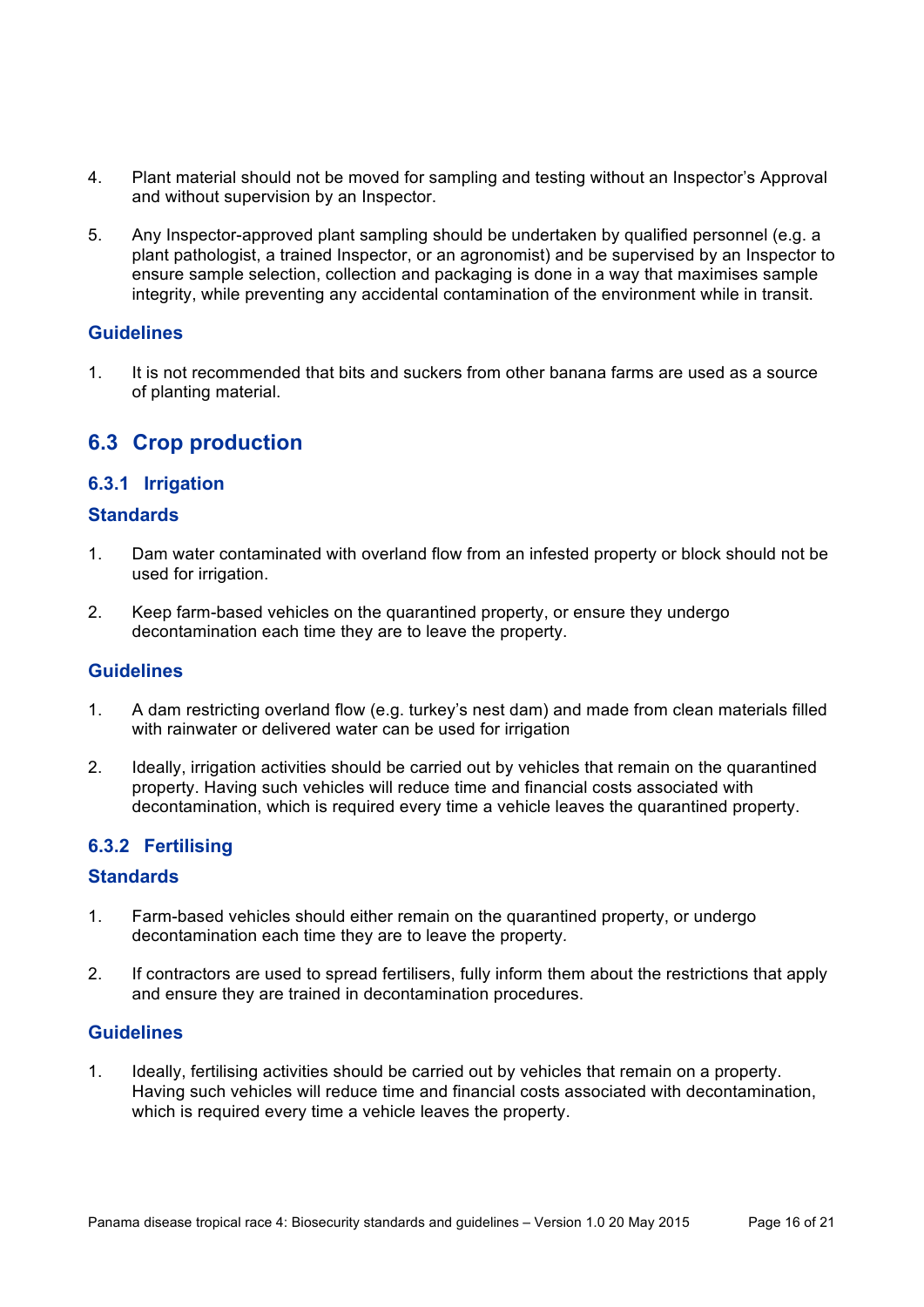2. Consideration should be given to how fertiliser is delivered onto a property and the subsequent decontamination of the delivery vehicle on entry and exit to the property. Property managers should aim for it to be done in a way that minimises the amount of equipment or vehicle area that needs to be decontaminated. For example, it may be possible for fertiliser to be delivered in bags to a clean area and from there distributed via a (decontaminated) on-farm vehicle.

#### **6.3.3 Weed control**

#### **Standards**

- 1. Keep farm-based vehicles used for weed control on a quarantined property or have them undergo decontamination prior to leaving the property. Having dedicated on-farm vehicles will reduce time and financial costs associated with repeated decontamination.
- 2. Soil movement or field dust dispersal should be managed so that the disease is not spread from the quarantined property.

#### **Guidelines**

- 1. Some weeds can host the disease without displaying symptoms and, therefore, may also present a risk. They need to be treated the same way as other plant material.
- 2. Alternative known weed hosts of the disease include:
	- *Chloris inflata* (Purpletop Rhodes grass)
	- *Euphorbia heterophylla* (milk weed)
	- *Tridax procumbens* (coat buttons, Mexican daisy)
	- *Cyanthillium cinereum* (Vernonia, iron weed)
	- *Paspalum fasciculatum* (Mexican crown grass)
	- *Panicum purpurascens* (syn. *Urochloa mutica,* Para grass)
	- *Ixophorus unisetus* (foxtail millet, Mexican grass)
	- *Commelina diffusa* (native wandering Jew, scurvy weed).
- 3. Perform weed control in conditions that minimise the possibility of soil and dust dispersal. Avoid windy and wet days when people and traffic movement will exacerbate the spread of dust and mud.

#### **6.3.4 Plant management**

- 1. Tools and equipment used by workers should be used exclusively on a quarantined property and retained on the property unless they are cleaned and decontaminated.
- 2. Keep a register on the quarantined property recording the dates and nature of use, inspection, cleaning and decontamination of harvest tools and equipment.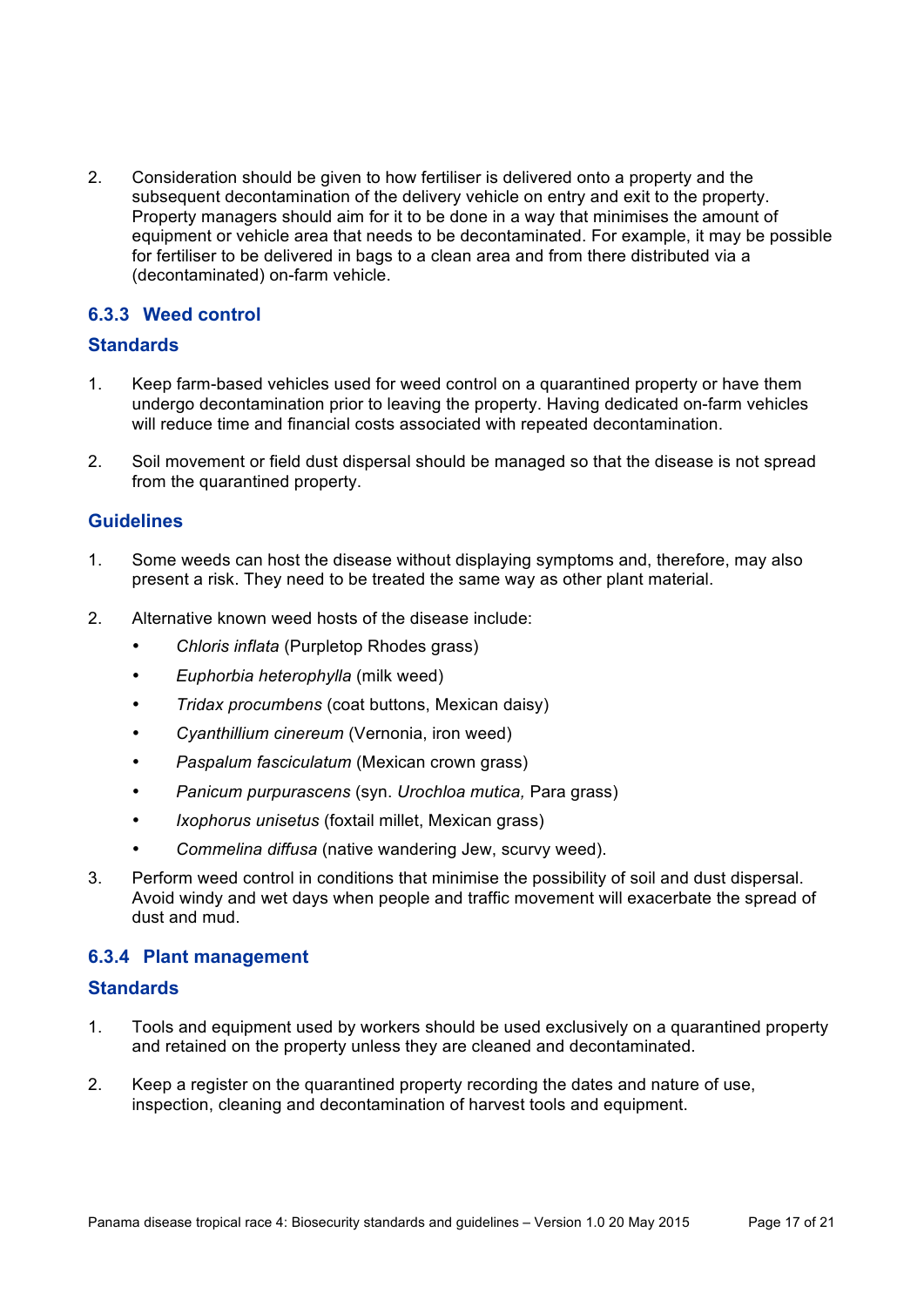- 3. Document the procedures for the use, inspection, cleaning, decontamination and tracking of tools and equipment; all production workers should be provided with training in these procedures. Keep an on-site register of training that sets out what training was provided, who provided it, who received it, and when it took place.
- 4. Clothing, footwear and equipment of workers involved in these operations should be:
	- cleaned or laundered on the quarantined property, or
	- decontaminated prior to leaving the quarantined property.

1. Consider having farm-based equipment and clothing for regular activities and personnel used permanently on-site. If this is not possible, consider decontaminating all tools, equipment and clothing onto and off a property.

# **7 Fruit movement**

Banana fruit may be permitted to be moved off a quarantined property provided the following conditions have been met:

### **7.1 Fruit harvest**

- 1. Fruit must not be harvested from infected plants (which will be destroyed on quarantined properties), or from suspect plants.
- 2. Fruit must not be harvested from declared infested areas.
- 3. Tools and equipment used by workers on a quarantined property should be used exclusively on that property and retained there, unless cleaned and decontaminated according to the specified procedures.
- 4. Thoroughly clean and decontaminate tools and equipment used by workers for harvesting activities prior to each day's work.
- 5. Keep a register on the quarantined property recording the dates and nature of use, inspection, cleaning and decontamination of harvest tools and equipment.
- 6. Document the procedures used when inspecting, cleaning, decontaminating and tracking harvest tools and equipment for training purposes; provide all production workers with training on these procedures. Keep an on-site register of training that sets out what training was provided, who provided it, who received it, and when it took place.
- 7. Leave bunches that come into contact with the ground, or are otherwise contaminated with field soil, in the field.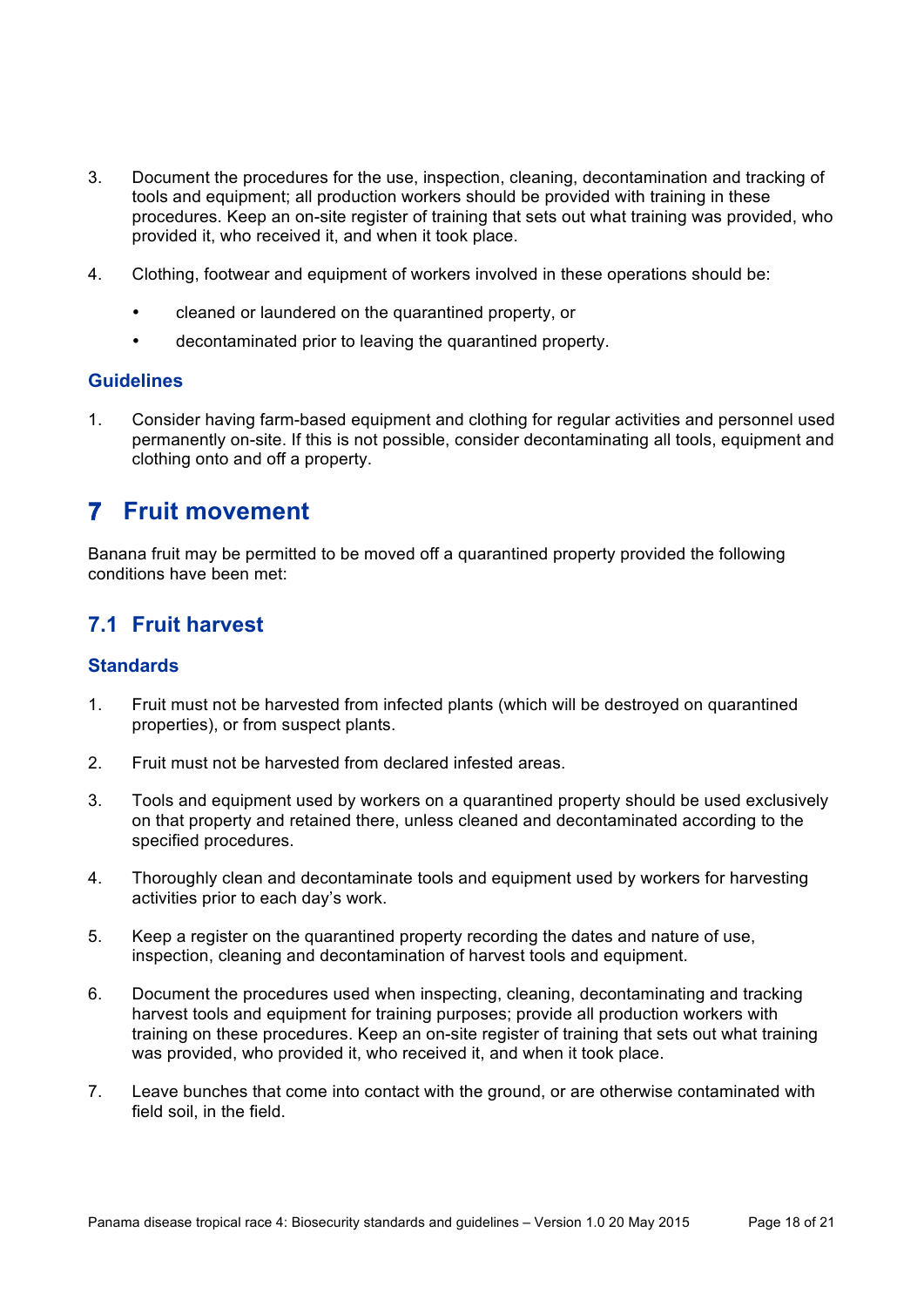- 8. Dispose of unusable bunch bags and string as contaminated waste (e.g. by deep burial within the farm boundary or by suitable commercial waste contractors). There should be a register of deep burial sites and the method of disposal should comply with all applicable legislation and regulations.
- 9. Remove leaves and pseudostem material from bunches and leave these in the field.
- 10. Bunch trailers should be free of leaves before leaving the harvest block.
- 11. Workers should not contaminate trailers with soil, mud and plant waste.
- 12. Harvested fruit should only be delivered to the dirty side of the packing shed.
- 13. Appropriate strategies should be used to ensure that public roads do not become contaminated with soil or plant material from quarantined properties.

- 1. Pickers should avoid contaminating trailers with soil or plant material from dirty areas (i.e. they should stand on running boards or equivalent, rather than on the floor of the trailer).
- 2. Transport fruit to the packing shed in a manner that reduces the potential to spread the disease (e.g. by driving at speeds that minimise dust).
- 3. The use of leaves for protection of bunches in trailers should not be allowed.
- 4. Transit of people or vehicles across the property should not be allowed.
- 5. The potential risks of spreading the disease associated with transit of harvested fruit to a packing shed via public roads (if necessary) needs to be carefully managed.

# **7.2 Fruit packing and packing shed**

Because all properties have different infrastructure and processes, conditions specific to individual properties will be set out in the Farm Biosecurity Management Plan for that property.

- 1. Delineate the packing shed into clean and dirty zones, ideally at the point of fruit cleaning.
- 2. Do not move any risk items, apart from fruit, from the dirty side to the clean side of the packing shed, unless it is decontaminated.
- 3. Maintain one-way traffic of fruit through the packing shed to ensure washed fruit and dispatch materials associated with clean fruit remain segregated from dirty material, and that no backward movement of fruit or materials occurs along the processing chain.
- 4. When bunches arrive at the packing shed, remove them from the bunch bags, and hang the fruit as per usual for processing.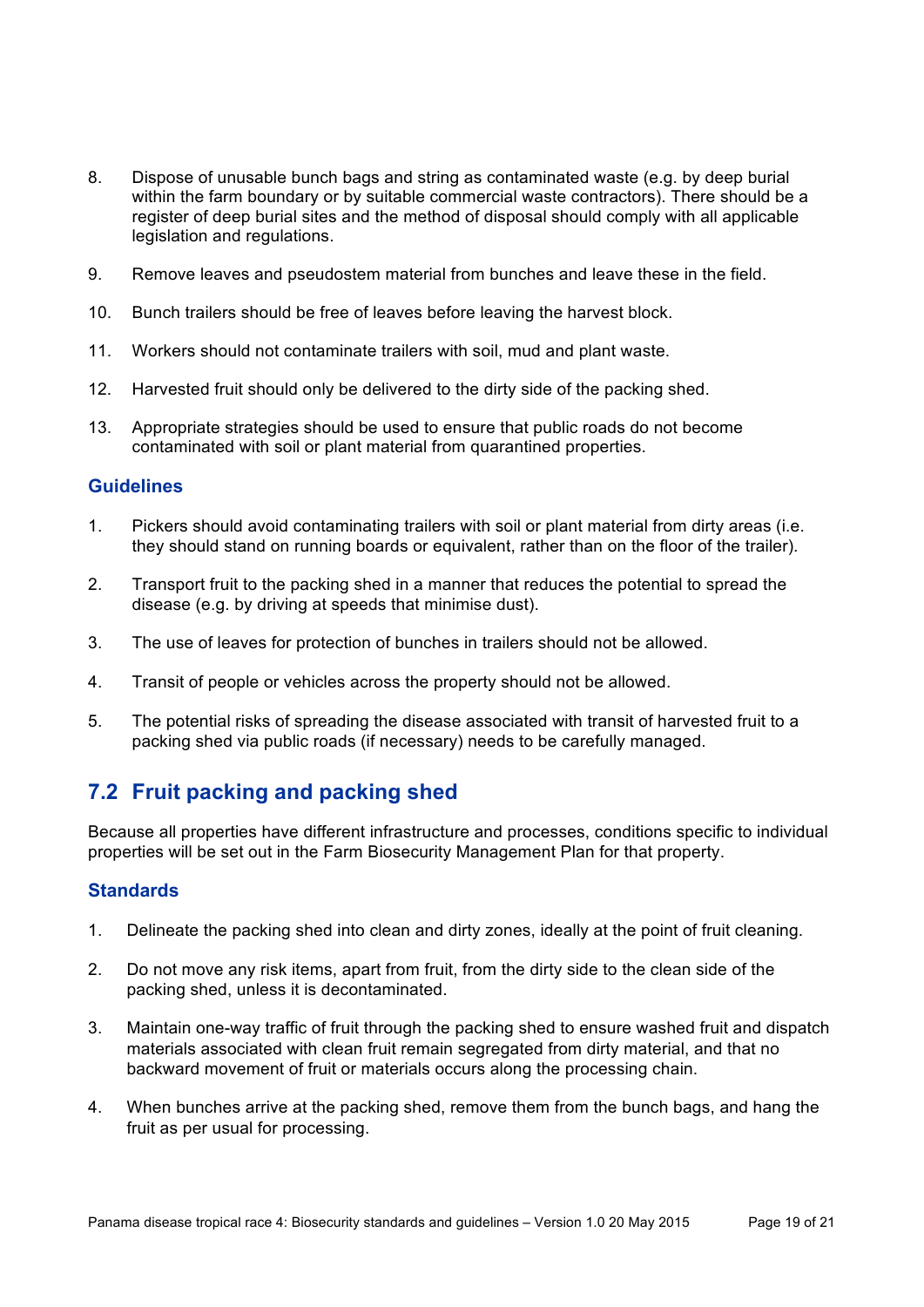- 5. Uncontaminated bunch bags may be re-used.
- 6. Contaminated bunch bags and string should be cleaned to remove any soil and plant material, or they can be disposed of as waste (e.g. by deep burial within the farm boundary). The method of disposal should comply with all applicable legislation and regulations.
- 7. Use clean water only in the clean part of the packing shed. Clean fruit to remove all soil and plant material. Refer to Section 2 for a definition of 'clean water'.
- 8. Dispose of discarded plant material (e.g. fruit, and stems) as contaminated waste.
- 9. Pack de-handed fruit into new cartons or clean returnable crates, free from soil and plant material, in accordance with standard commercial practice. Label crates with the facility's name and address.
- 10. Packed cartons should not touch the floor of the packing shed, and should be packed directly onto clean pallets that do not come into direct contact with the packing shed floor, other than within a clean area.
- 11. The facility should have a clean hard stand for loading, free from soil and plant material.
- 12. The fruit transport vehicle should take a clean access road to the clean side of the packing shed.
- 13. The abovementioned clean access road should be a hard stand and be free from soil or plant material. Refer to Section 5.3, Roads and Access, for more information.
- 14. If the driver exits their vehicle they should undertake a decontamination process (e.g. a foot bath) before re-entering the cab of their vehicle.
- 15. Upon arrival and before departure from the quarantined property, the interior of transport trucks should be inspected and found to be free from soil or plant material.
- 16. Keep a register of fruit consignments, as loaded out of the packing shed (i.e. pallets per load, or similar), including the time and date of loading, the registration number of the vehicle (or other identifying number), the driver's details (name, company), and so on.
- 17. All deliveries intended for use on the clean side of the packing shed should be delivered to, and stored in, the clean side of the shed.
- 18. Manage any vermin inhabiting the packing shed.

- 1. Compacted, well-maintained roads will reduce risk of the disease spreading, although a sealed surface is preferred because of easier cleaning and decontamination, and lower maintenance costs over the longer term.
- 2. Equivalence for alternative systems that appropriately manage the risks could be considered (e.g. food safety requirements and vermin control compliance).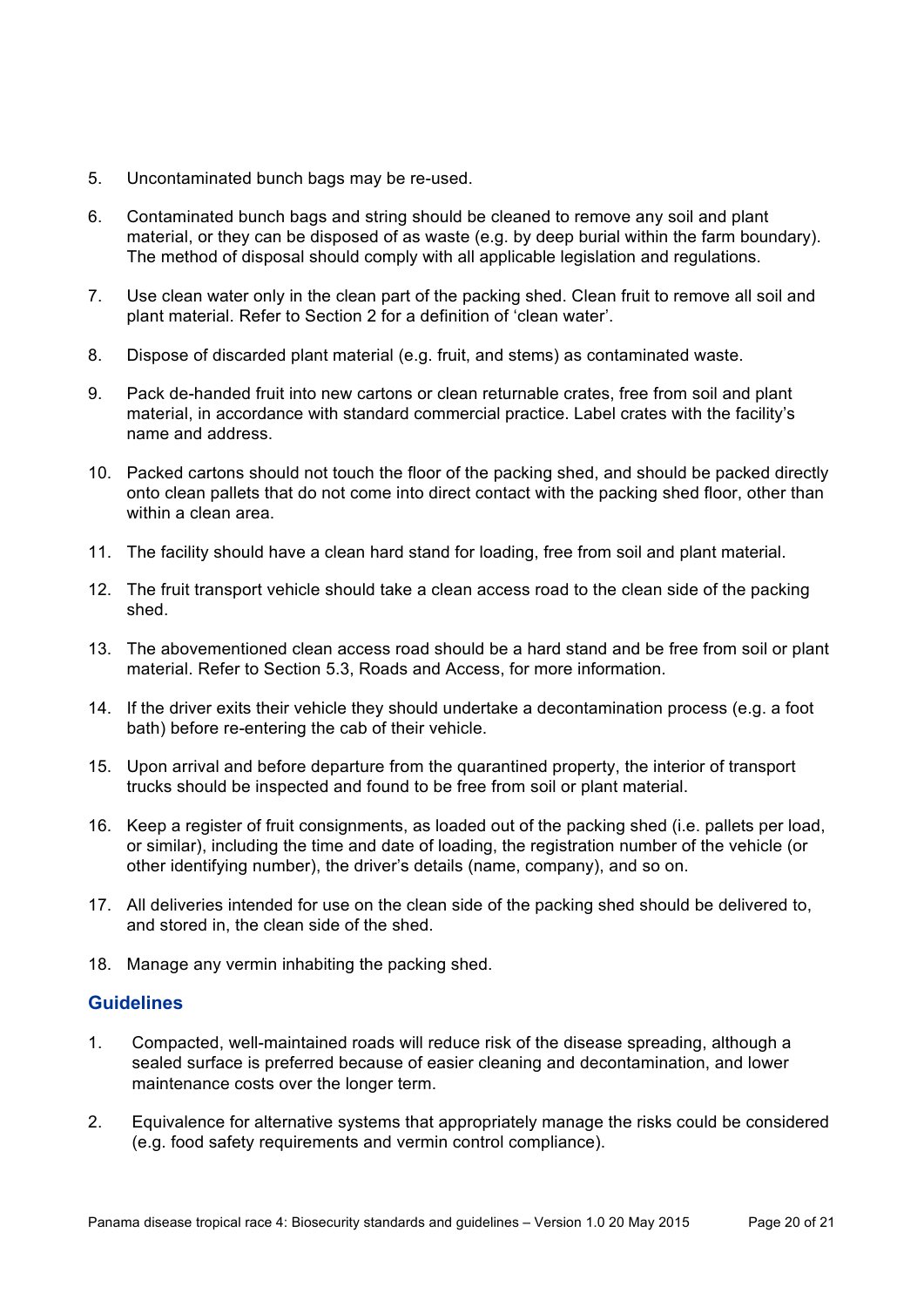3. Cleaning and decontamination procedures are described elsewhere in the *Panama disease tropical race 4: Grower Kit* and are also available from the DAF website www.daf.qld.gov.au Fruit should be directly consigned to the next stage in the supply-chain, for example, to ripening, wholesale or retail facilities (e.g. central markets, supermarket chains, distribution centres).